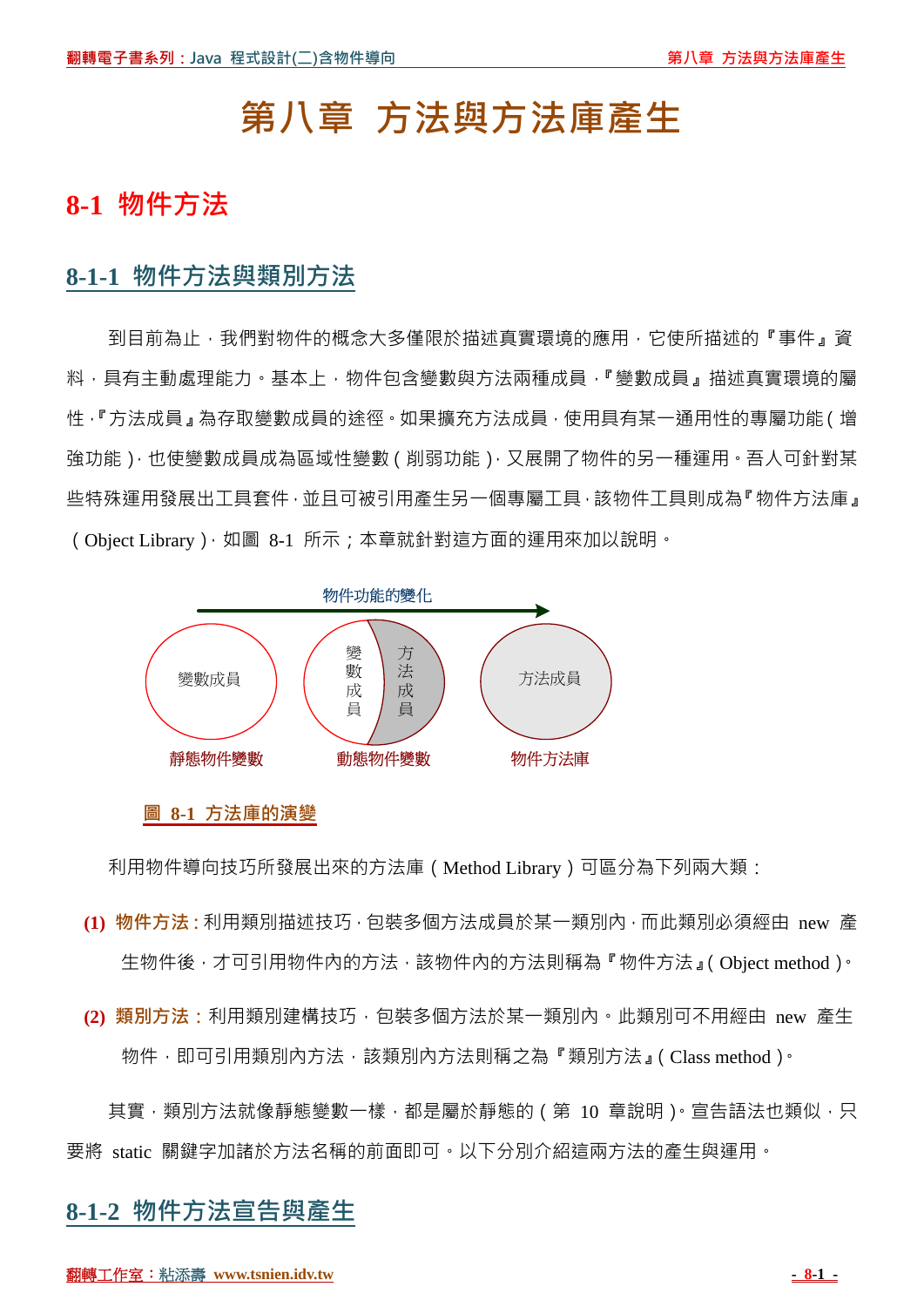#### **翻轉電子書系列:Java 程式設計(二)含物件導向 第八章 方法與方法庫產生**

將一些常用的程式整合於某一類別內,類別內每一方法成員,實現某一專屬功能的程式,讓 其他類別(或物件)可以直接呼叫使用。這種做法很像傳統語言的『庫存函數』(Library),但 Java 物件方法必須經過 new 命令產生另一個物件實體,再引用物件內的方法成員。宣告語法如下:

|               | 宣告語法                                                              | 範<br>例                                                  |
|---------------|-------------------------------------------------------------------|---------------------------------------------------------|
| 類別內物件<br>方法宣告 | class class_name {<br>return_type method_name() {<br>method_body; | class mathFun {<br>int getMax( intx, int y) {<br>物件方法内容 |
| 物件產生          | class_name object_1 = new class_name();                           | $\mathbf{mathFun} \, \mathrm{u1}$ Fun = new mathFun();  |
| 物件方法引<br>用    | object1.method_name();                                            | $ u1_Fun.getMath()$ ;                                   |

如同一般類別的宣告語法,可以將類別宣告成私有性 ( private class ) 或公有性 ( public class ) · 也可將方法成員宣告成私有性 ( private static ) 或公有性 ( public static ) 。

## **8-1-3 範例研討:製作時間運算工具**

## **(A)程式功能:Ex8\_1.java**

許多應用系統需要相關時間計算工具,譬如:兩個時間點之間相差多久 ( timeInterval( ) )、一 個時間點再過後某些時間之後是何時 ( timeAfter() )、以及一個時間點之前的某些時間數, 又應該 是何時 ( timeBefore() )。時間運算是屬於 60 進位方式, 不同於一般 10 進位計算。請製作上述 3 種時間工具,並測試其運算結果,期望操作介面如下:

G:\Examples\chap11\Ex8\_1>java Ex8\_1 設定目前時間(時/分/秒) =>9/20/30 目前是 9 時 20 分 30 秒 請輸入之前時間距離 (時/分/秒) =>2/30/50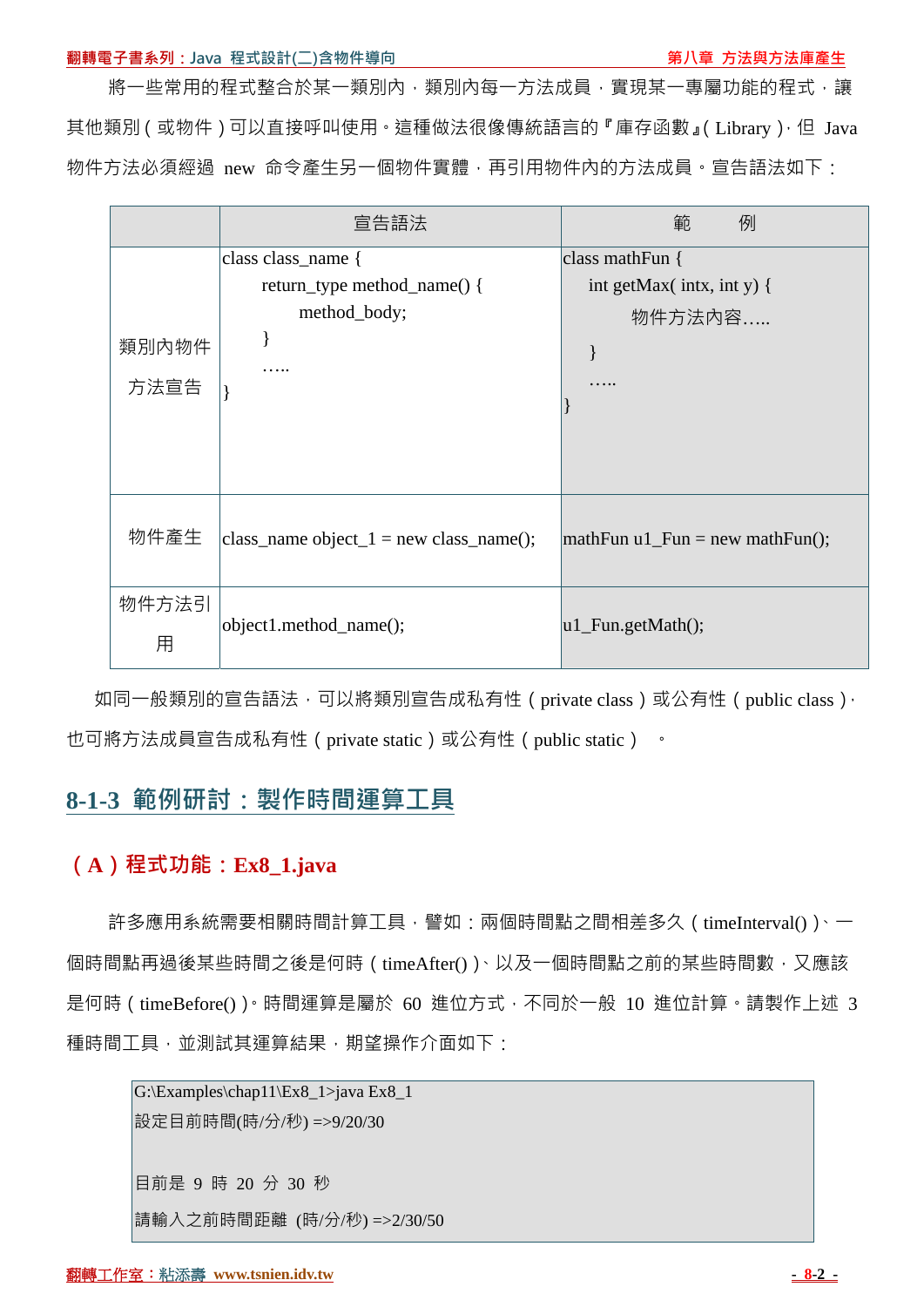目前是 9 時 20 分 30 秒 請輸入之後時間距離 (時/分/秒) =>1/40/20 之後是 11 時 0 分 50 秒 目前是 9 時 20 分 30 秒

請輸入第二點時間 (時/分/秒) =>11/40/20

兩點時間相差 2 時 19 分 50 秒

## **(B) 製作技巧研討:**

製作此系統可區分為下列 3 個主題:

- **(1) 時間物件格式(Time.class):**需製作一個時間類別,規劃時間物件的規格;利用此類別所產 生的物件變數之間,才可以做運算處理(於 timeTool.java)。
- **(2) 時間運算工具類別(timeTool.class):**此類別內包含所需的時間計算器(或稱方法),再利用 它產生(new)物件方法,就可以做運算處理事項。本範例包含下列四個工具(於 timeTool.java):

**(a) getTime():**輸入時間字串(時/分/秒),轉換成時間物件格式(時、分、秒)並回傳。

**(b) timeAfter():**輸入現在時間點與之前時間量,回傳之前的相當時間點(時、分、秒)。

**(c) timeBefore():**輸入現在時間點與之後時間量,回傳之後的相當時間(時、分、秒)。

**(d) timeInterval()**:輸入兩個時間點(時、分、秒),回傳之間的距離時間量。

**(3) 編譯主程式(Ex8\_1.class):**測試所製作的工具是否可用。

## **(C)程式範例:timeTool.java**

吾人利用 timeTool.java 檔案製作 Time 與 timeTool 兩只類別;兩類別的功能如圖 8-2 所 示。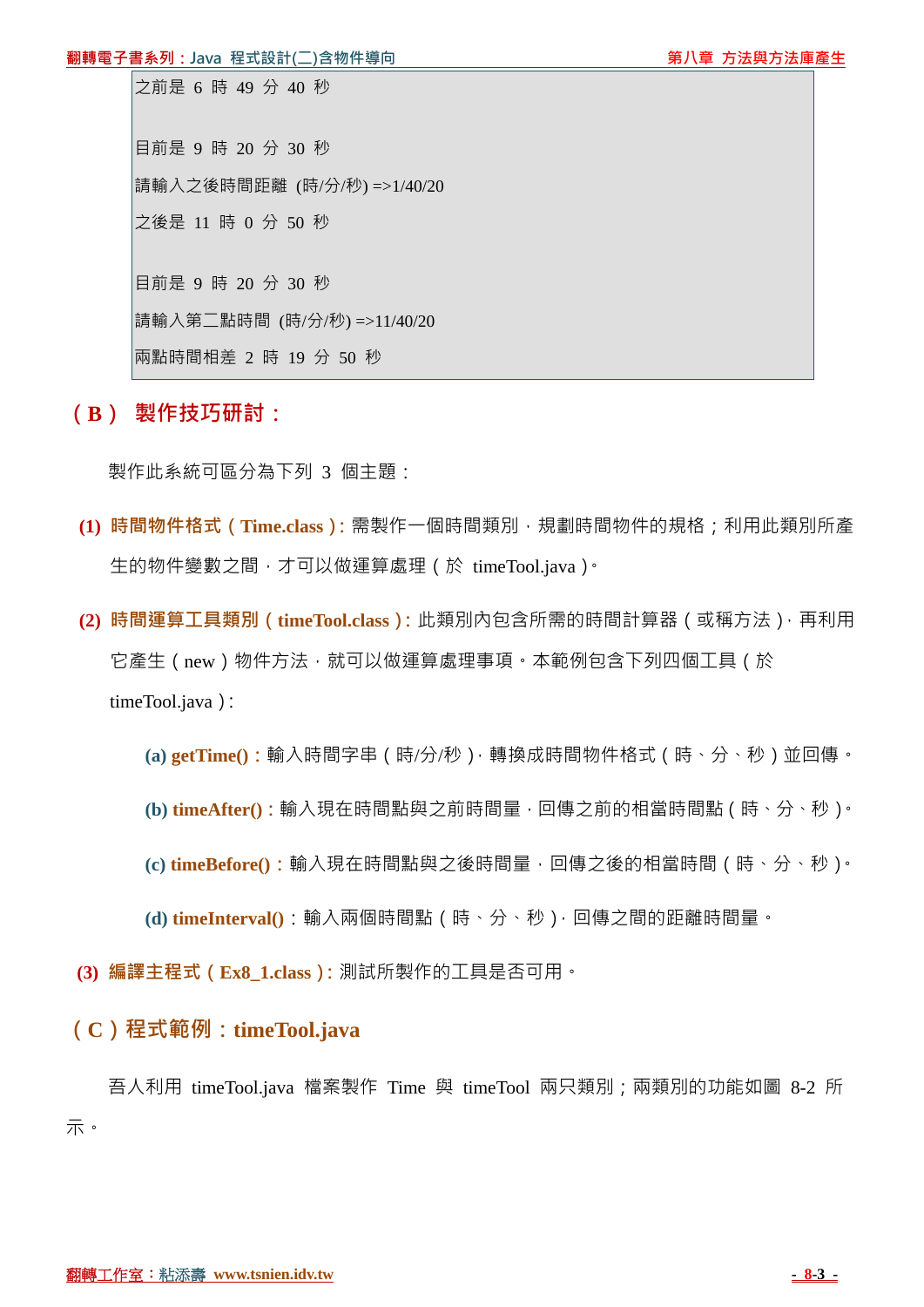

### **圖 8-2 Time 與 timeTool 類別的功能**

```
01 
02 
03 
04 
05 
06 
07 
08 
09 
10 
11 
12 
13 
14 
15 
16 
17 
18 
19 
20 
21 
22 
23 
24 
25 
26 
27 
28 
29 
30 
31 
32 
33 
34 
35 
     //timeTool.java 
     import java.util.*; 
     /* 時間類別, 描述時間物件的規格 */ 
     class Time { 
            int hour; 
            int minute; 
            int second; 
     } 
     /* 時間工具類別, 包含 4 個方法 (計算器) */ 
     class timeTool { 
           /* 轉換字串成為時間物件格式 */ 
           Time getTime(String time_S){ 
               Time time = new Time();
               Scanner s = new Scanner(time_S).useDelimiter("/");
               time.hour = s.nextInt();time.minute = s.nextInt();
               time second = s.nextInt(); return time; 
           } 
           /* 之前時間計算器 */ 
           Time timeBefore(Time now, Time value) { 
               Time time = new Time();
               time.hour=0; time.minute=0; time.second=0;
                time.second = now.second - value.second; 
               if (time.second < 0) {
                    time.second = time.second + 60;
                    time.minute = 1:
                }
```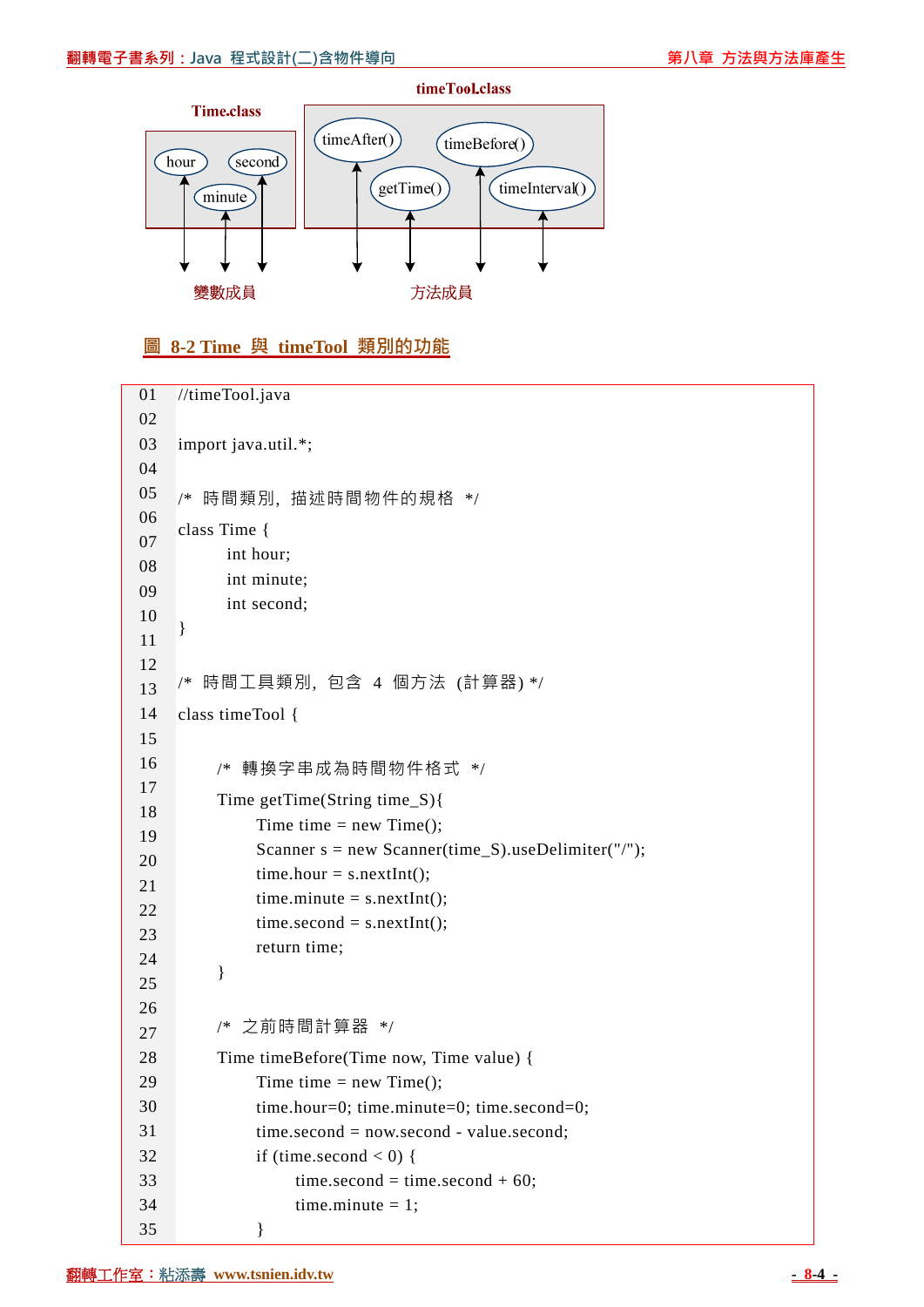|          | 翻轉電子書系列:Java 程式設計(二)含物件導向                                    | 第八章 方法與方法庫產生 |
|----------|--------------------------------------------------------------|--------------|
| 36       | $time. minute = now. minute - value. minute - time. minute;$ |              |
| 37       | if (time.minute $<$ 0) {                                     |              |
| 38       | time.minute = time.minute + $60$ ;                           |              |
| 39       | time.hour = $1$ ;                                            |              |
| 40       | $\mathcal{E}$                                                |              |
| 41       | $time.hour = now.hour - value.hour - time.hour;$             |              |
| 42       | if(time.hour $< 0$ )                                         |              |
| 43       | time.hour = time.hour + 24;                                  |              |
| 44       | return time;                                                 |              |
| 45       | $\}$                                                         |              |
| 46       |                                                              |              |
| 47       | /* 之後時間計算器 */                                                |              |
| 48       | Time timeAfter(Time now, Time value) {                       |              |
| 49       | Time time = $new Time();$                                    |              |
| 50       | time.hour=0; time.minute=0; time.second=0;                   |              |
| 51<br>52 | $time second = now second + value second;$                   |              |
| 53       | if (time.second $> 60$ ) {                                   |              |
| 54       | time.second = $60$ - time.second;                            |              |
| 55       | time.minute $= 1$ ;                                          |              |
| 56       |                                                              |              |
| 57       | $time.minute = time.minute + now.minute + value.minute;$     |              |
| 58       | if (time.minute $> 60$ ) {                                   |              |
| 59       | time.minute = $60$ - time.minute;                            |              |
| 60       | time.hour $= 1$ ;                                            |              |
| 61       |                                                              |              |
| 62       | time.hour = time.hour + now.hour + value.hour;               |              |
| 63       | if (time.hour $> 24$ )                                       |              |
| 64       | time.hour = time.hour - 24;                                  |              |
| 65       | return time;                                                 |              |
| 66       | }                                                            |              |
| 67       |                                                              |              |
| 68       | 兩點時間之間距離計算器 */<br>/*                                         |              |
| 69       | Time timeInterval(Time start, Time end) {                    |              |
| 70       | Time time = $new Time();$                                    |              |
| 71       | time.hour=0; time.minute=0; time.second=0;                   |              |
| 72       | $time second = end second - start second;$                   |              |
| 73       | if (time.second $< 0$ ) {                                    |              |
| 74       | time.second = time.second + 60;                              |              |
| 75       | time.minute $= 1$ ;                                          |              |
| 76       | ∤                                                            |              |
| 77       | $time.minute = end.minute - start.minute - time.minute;$     |              |
| 78       | if (time.minute $< 0$ ) {                                    |              |
| 79       | time.minute = time.minute + $60$ ;                           |              |
| 80<br>81 | time.hour $= 1$ ;                                            |              |
| 82       | ∤<br>$time.hour = end.hour - start.hour - time.hour;$        |              |
| 83       | if(time.hour $< 0$ )                                         |              |
|          |                                                              |              |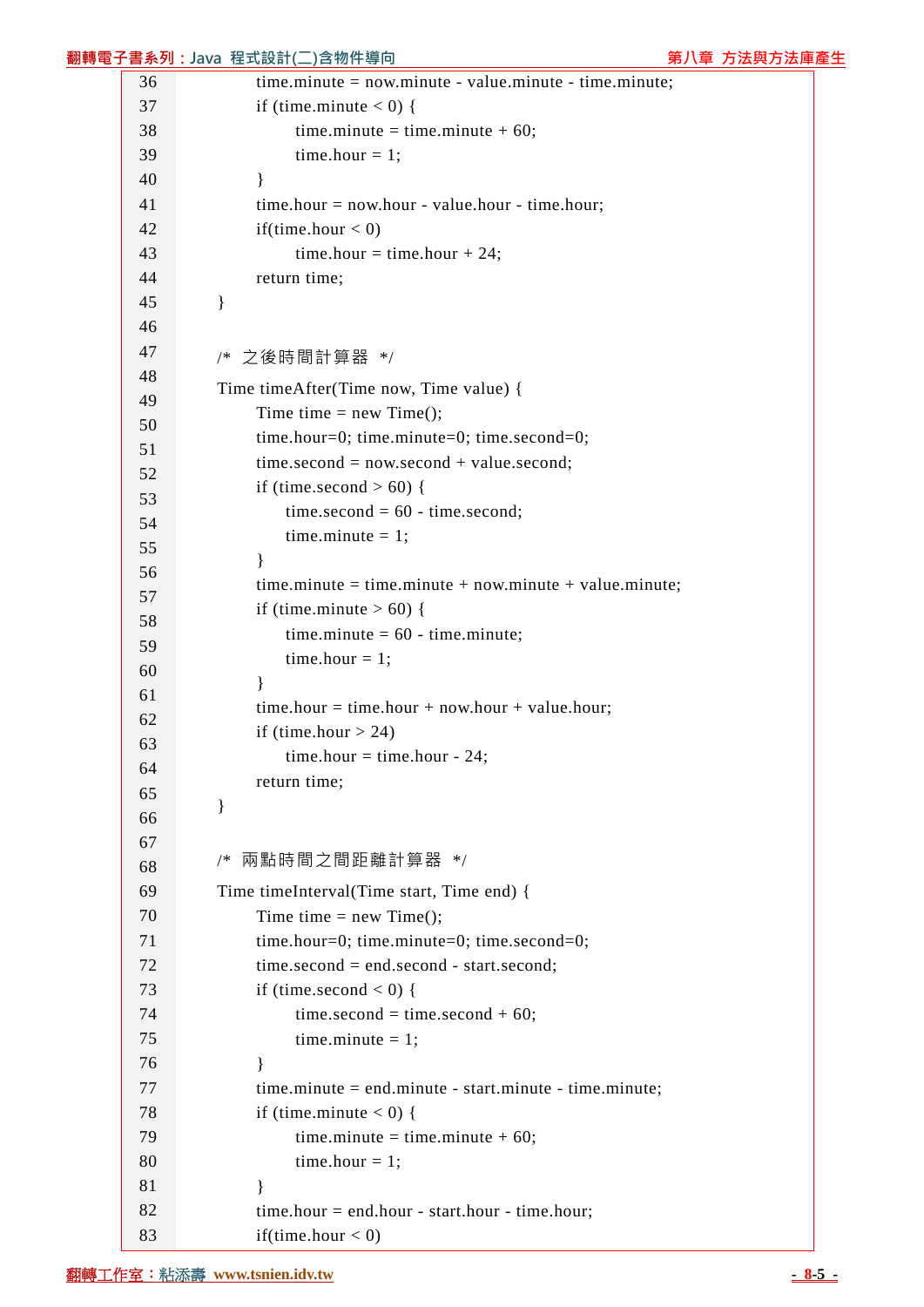|    | 翻轉電子書系列: Java 程式設計(二)含物件導向  | 第八章 方法與方法庫產生 |
|----|-----------------------------|--------------|
| 84 | time.hour = time.hour + 24; |              |
| 85 | return time:                |              |
| 86 |                             |              |
|    |                             |              |

## **(D)程式範例:Ex8\_1.java**

完成 Time 與 timeTool 兩類別之後,吾人利用 Ex8 1 範例驗證這兩類別所產生的物件,觀 察其功能是否滿足所需。圖 8-3 為兩類別產生物件的情況,利用 Time 類別產生了 now 物件, 該物件內具有 now.hour、now.minute 與 now.second 等 3 個變數成員,則利用這些成員記錄時間 的時、分與秒。同樣的, timeTool 類別產生 tool 物件後,該物件具有 tool.getTime()...等 4 個方 法成員,也利用這 4 個方法庫計算時間長短。



## **圖 8- 3 Time 與 timeTool 類別產生物件**

| 01 | $//Ex8_1.java$                                              |  |  |  |  |  |
|----|-------------------------------------------------------------|--|--|--|--|--|
| 02 |                                                             |  |  |  |  |  |
| 03 | /* timeTool.class, Time.class 需儲存於相同目錄下 */                  |  |  |  |  |  |
| 04 |                                                             |  |  |  |  |  |
| 05 | import java.io.*;                                           |  |  |  |  |  |
| 06 | import java.util.*;<br>public class $Ex8_1$ {               |  |  |  |  |  |
| 07 |                                                             |  |  |  |  |  |
| 08 | public static void main(String args[]) throws IOException { |  |  |  |  |  |
| 09 | Buffered Reader keyin = new Buffered Reader (new            |  |  |  |  |  |
| 10 | InputStreamReader(System.in));                              |  |  |  |  |  |
| 11 |                                                             |  |  |  |  |  |
| 12 | // 產生工具,包含 4 種方法<br>$time$ Tool tool = new time Tool();     |  |  |  |  |  |
| 13 | // 儲存目前時間<br>Time now = new Time();                         |  |  |  |  |  |
| 14 |                                                             |  |  |  |  |  |
| 15 | // 時間暫存變數<br>Time time_T = new Time();                      |  |  |  |  |  |
| 16 | // 時間暫存變數<br>Time time $B = new Time$ );                    |  |  |  |  |  |
| 17 |                                                             |  |  |  |  |  |
| 18 | // 讀入時間字串<br>String time_S;                                 |  |  |  |  |  |
| 19 |                                                             |  |  |  |  |  |
| 20 |                                                             |  |  |  |  |  |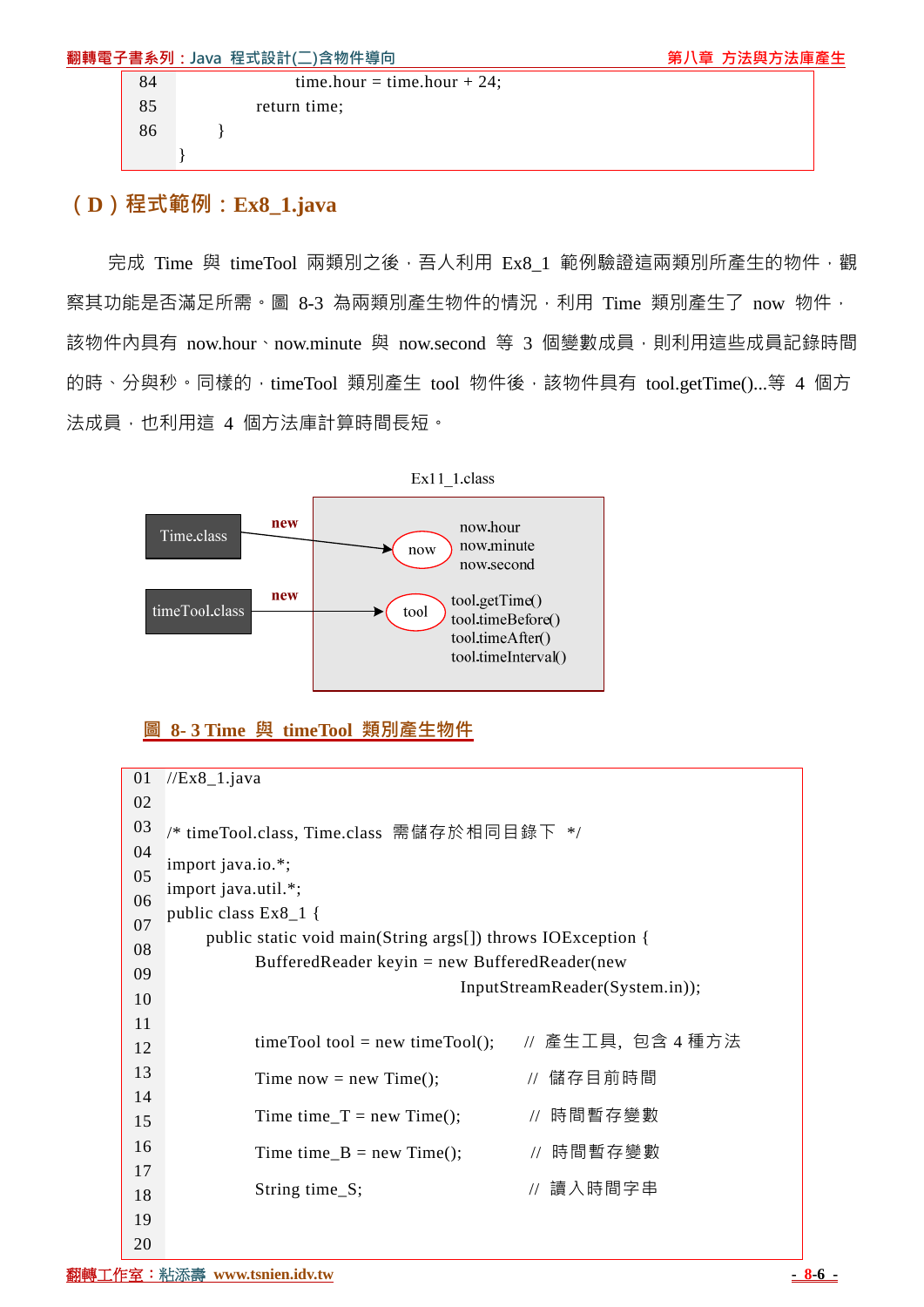|          | 翻轉電子書系列:Java 程式設計(二)含物件導向                    | 第八章 方法與方法庫產生 |
|----------|----------------------------------------------|--------------|
| 21       | /* 設定目前時間 */                                 |              |
| 22       |                                              |              |
| 23       | System.out.printf("設定目前時間(時/分/秒) =>");       |              |
| 24       | $time_S = keyin.readLine();$                 |              |
| 25       | $now = tool.getTime(time_S);$                |              |
| 26       |                                              |              |
| 27       | /* 測試計算之前時間 */                               |              |
| 28<br>29 | System.out.printf("\n 目前是 %d 時 %d 分 %d 秒\n", |              |
| 30       | now.hour, now.minute, now.second);           |              |
| 31       |                                              |              |
| 32       | System.out.printf("請輸入之前時間距離 (時/分/秒) =>");   |              |
| 33       | $time_S = keyin.readLine();$                 |              |
| 34       | $time_T = tool.getTime(time_S);$             |              |
| 35       | $time_B = tool.timeBefore(now, time_T);$     |              |
| 36       | System.out.printf("之前是 %d 時 %d 分 %d 秒\n",    |              |
| 37       | time_B.hour, time_B.minute, time_B.second);  |              |
| 38       |                                              |              |
| 39       | 測試計算之後時間 */<br>/*                            |              |
| 40       |                                              |              |
| 41       | System.out.printf("\n 目前是 %d 時 %d 分 %d 秒\n", |              |
| 42       | now.hour, now.minute, now.second);           |              |
| 43       | System.out.printf("請輸入之後時間距離 (時/分/秒) =>");   |              |
| 44       | $time_S = keyin.readLine();$                 |              |
| 45       | $time_T = tool.getTime(time_S);$             |              |
| 46       | $time_B = tool.timeAfter(now, time_T);$      |              |
| 47<br>48 | System.out.printf("之後是 %d 時 %d 分 %d 秒\n",    |              |
| 49       | time_B.hour, time_B.minute, time_B.second);  |              |
| 50       |                                              |              |
| 51       | 測試計算兩時間之間 距離 */<br>$/*$                      |              |
| 52       |                                              |              |
| 53       | System.out.printf("\n 目前是 %d 時 %d 分 %d 秒\n", |              |
| 54       | now.hour, now.minute, now.second);           |              |
| 55       | System.out.printf("請輸入第二點時間 (時/分/秒) =>");    |              |
|          | $time_S = keyin.readLine();$                 |              |
|          | $time_T = tool.getTime(time_S);$             |              |
|          | $time_B = tool.timeInterval(now, time_T);$   |              |
|          | System.out.printf("兩點時間相差 %d 時 %d 分 %d 秒\n", |              |
|          | time_B.hour, time_B.minute, time_B.second);  |              |
|          | }                                            |              |
|          |                                              |              |
|          |                                              |              |

程式重點說明:

**(1)** 第 11 行:『timeTool tool = new timeTool();』。利用 timeTool 類別產生物件工具 tool(包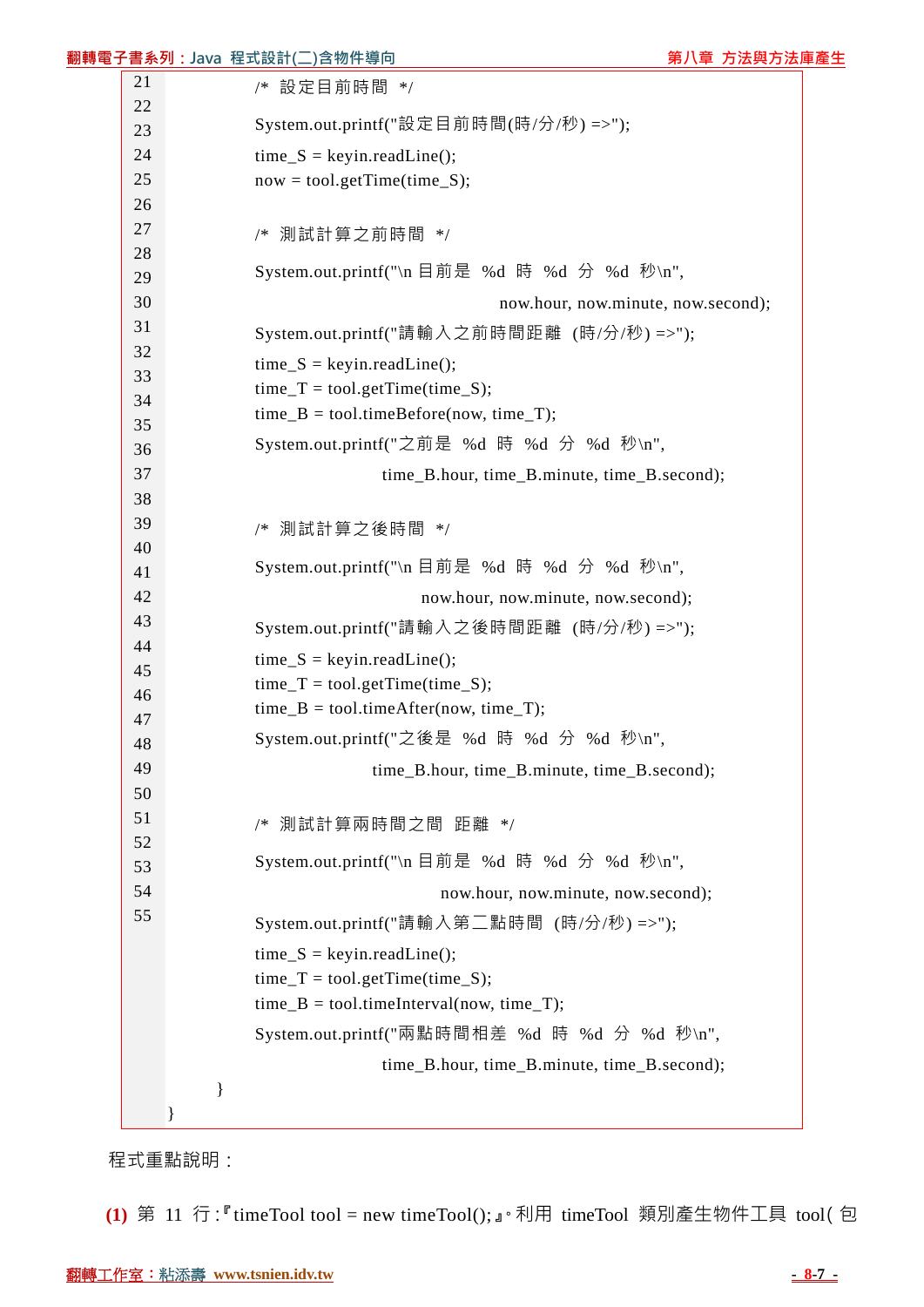含 4 種方法), 但 timeTool.class 必須存在於同一目錄下。

- **(2)** 第 12 行:『Time now = new Time();』。利用 Time 類別產生物件變數 now(包含 3 個 變數成員),但 Time.class 必須儲存同一目錄下。
- (3) 第 21 行: 『now = tool.getTime(time\_S);』。呼叫 tool 物件下的 getTime() 物件方法,傳 回 Time 格式的物件。
- **(4)** 第 29 行:『time\_B = tool.timeBefore(now, time\_T);』。呼叫 tool 物件下的 timeBefore() 方法。
- **(5)** 第 40 行:『time\_B = tool.timeAfter(now, time\_T);』。呼叫 tool 物件下的 timeAfter() 方 法。
- **(6)** 第 51 行:『time\_B = tool.timeInterval(now, time\_T);』。呼叫 tool 物件下的 timeInterval() 方法。

如果依照上述技巧製作本系統,編譯後應該具有下列檔案:

G:\Examples\chap11\Ex8\_1>dir/b Time.class timeTool.java timeTool.class Ex8\_1.java Ex8\_1.class

## **8-1-4 自我挑戰:遊樂場計費系統**

### **(A)程式功能:PM8\_1.java**

『**Karoror 線上遊戲**』係採用按上線時間收費方法,遊戲者上線後開始計時,下線後在計算 上線時間多寡計費,以每 30 秒 1 元計算。該公司需要一套收費資訊系統,因此在網路公開招標, 期望參與投標者需製作一套雛型管理系統,應具有:設定目前時間、顯示上線遊戲者、開始遊戲、 結束遊戲等功能;期望操作介面如下:

G:\Examples\chap11\PM8\_1>java PM8\_1 \*\* Keroro 線上遊戲系統 0 時 0 分 0 秒 \*\* (1) 設定目前時間 (2) 顯示上線遊戲者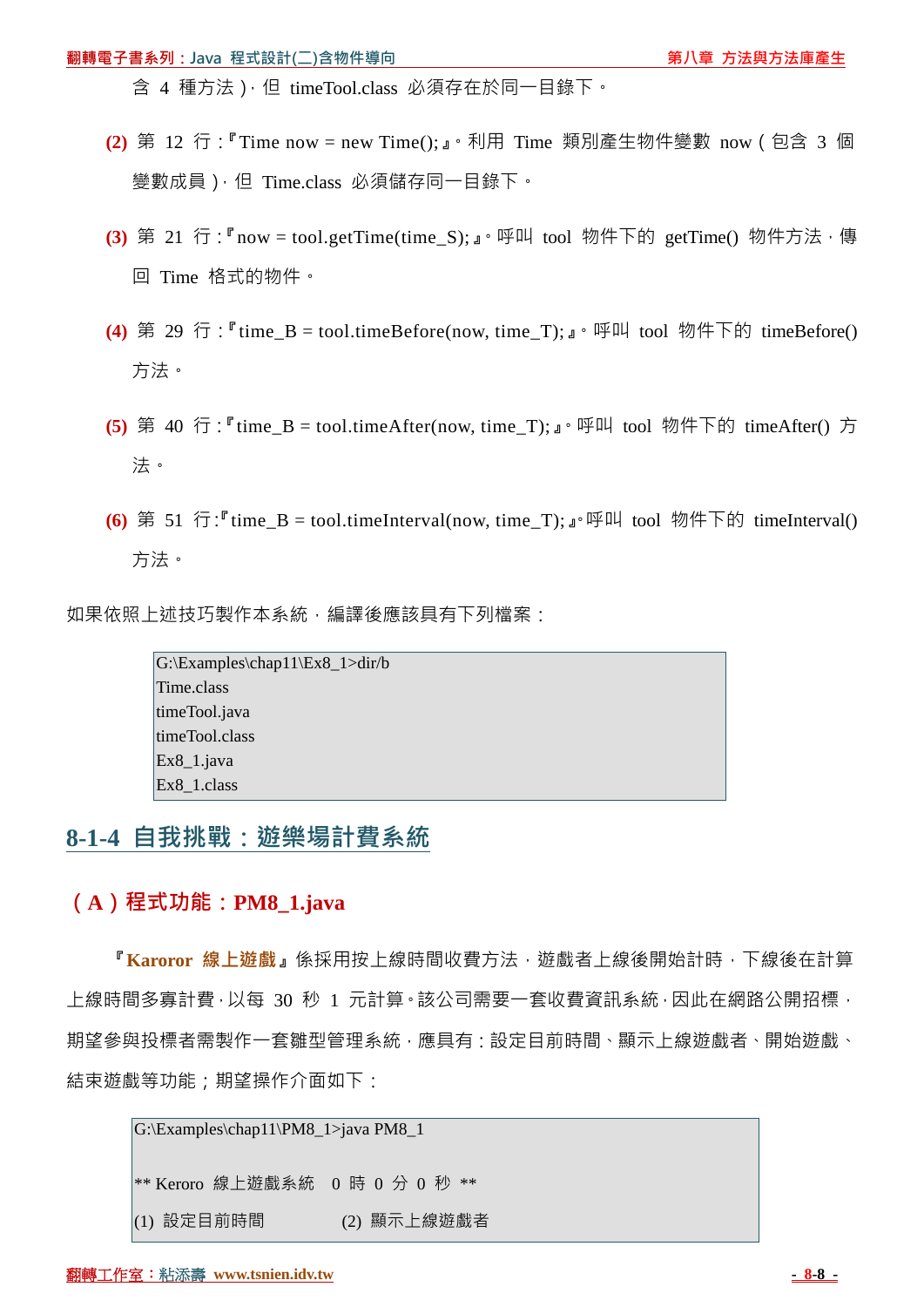### **翻轉電子書系列:Java 程式設計(二)含物件導向 第十四章 第一章 第一章 第八章 方法與方法庫產生**

| (3) 開始遊戲,計費開始 (4) 結束遊戲,繳費出場        |               |             |  |
|------------------------------------|---------------|-------------|--|
| (5) 離開系統                           |               |             |  |
| 目前線上 0 請輸入工作選項 =>1                 |               |             |  |
| 請輸入目前時刻(時/分/秒) =>9/12/30           |               |             |  |
| ** Keroro 線上遊戲系統 9 時 12 分 30 秒 **  |               |             |  |
| (1) 設定目前時間 (2) 顯示上線遊戲者             |               |             |  |
| (3) 開始遊戲,計費開始 (4) 結束遊戲,繳費出場        |               |             |  |
| (5) 離開系統                           |               |             |  |
| 目前線上 0 請輸入工作選項 =>3                 |               |             |  |
| 參與玩家暱名 (英文)=>tsnien                |               |             |  |
| ** Keroro 線上遊戲系統 9 時 12 分 30 秒 **  |               |             |  |
| (1) 設定目前時間                         |               | (2) 顯示上線遊戲者 |  |
| (3) 開始遊戲, 計費開始 (4) 結束遊戲, 繳費出場      |               |             |  |
| (5) 離開系統                           |               |             |  |
| 目前線上 1 請輸入工作選項 =>2                 |               |             |  |
| 姓名                                 | 開始時間          |             |  |
| tsnien                             | 9 時 12 分 30 秒 |             |  |
| ** Keroro 線上遊戲系統 9 時 12 分 30 秒 **  |               |             |  |
| (1) 設定目前時間                         |               | (2) 顯示上線遊戲者 |  |
| (3) 開始遊戲, 計費開始 (4) 結束遊戲, 繳費出場      |               |             |  |
|                                    |               |             |  |
| (5) 離開系統                           |               |             |  |
| 目前線上 1 請輸入工作選項 =>1                 |               |             |  |
| 請輸入目前時刻(時/分/秒) =>10/23/30          |               |             |  |
| ** Keroro 線上遊戲系統 10 時 23 分 30 秒 ** |               |             |  |
| (1) 設定目前時間                         |               | (2) 顯示上線遊戲者 |  |
| (3) 開始遊戲, 計費開始 (4) 結束遊戲, 繳費出場      |               |             |  |
| (5) 離開系統                           |               |             |  |

…..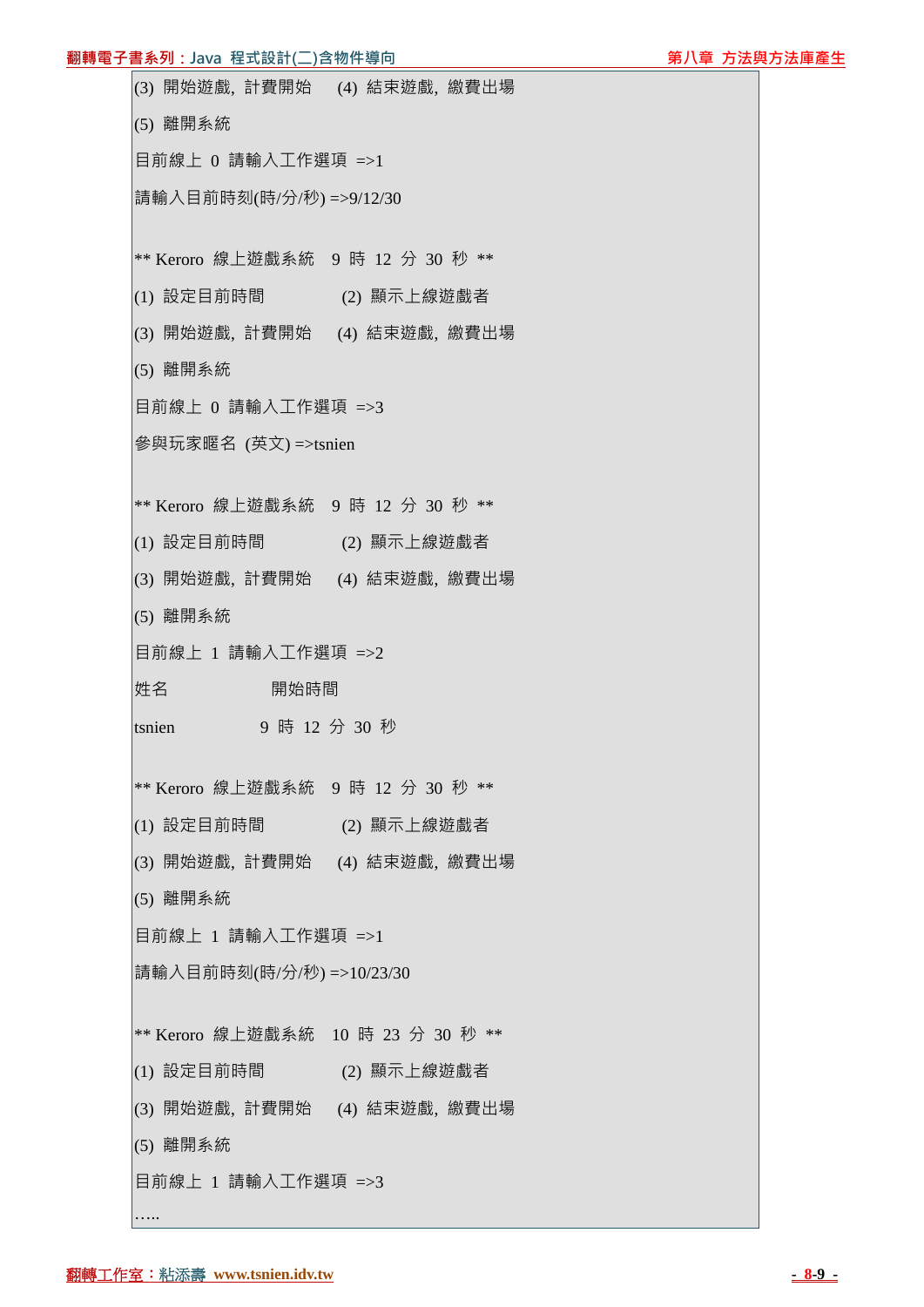### **(B)製作技巧提示:**

系統必須提供登錄每位遊戲者上線的起始時間。當某位遊戲者下線時,計算當時時間與他的 起始之間的相差值,得到他上線的時間,依此計算出上線費用。吾人可利用 Ex8\_1 範例所建立的 timeTool(timeInterval() 方法)物件來計算兩點差距的差距。另外,主程式虛擬碼提示如下: (Time.class 與 timeTool.class 需與主程式存在於相同目錄下)

```
導入相關套件;
宣告遊戲者類別 class Games{ 
   String name; <br> // 遊戲者匿名
   Time start = new Time(); // 遊戲者上線時間
} 
宣告主類別 public class PM8_1 { 
   static Time clock; // 靜態時鐘物件
   static BufferedReader keyin; // 靜態鍵盤輸入物件
   static timeTool tool: // 靜態時間工具物件
   static int number: 1/ 參與游戲人數
   static Games[] games; <br> // 紀錄遊戲者資料(嫟名, 入場時間)
   宣告主方法 main { 
        keyin = new BufferedReader(new InputStreamReader(System.in)); 
       tool = new timeTool();clock = new Time();
       number = 0; \angle // 紀錄目前上線者 0
       games = new Games[20]; // 儲存遊戲者陣列
       顯示主功能表(get_menu(), select)
       while (select != 5) {
            switch(select) { 
               case 1: setClock(); \qquad // 設定目前時間
               case 2: dispGame(); <br> // 顯示目前參與遊戲者
               case 3: startGame(); // 開始遊戲
               case 4: stopGame(); // 停止遊戲
             } 
 } 
    }//主方法結束
    主功能表選單(get_menu());
```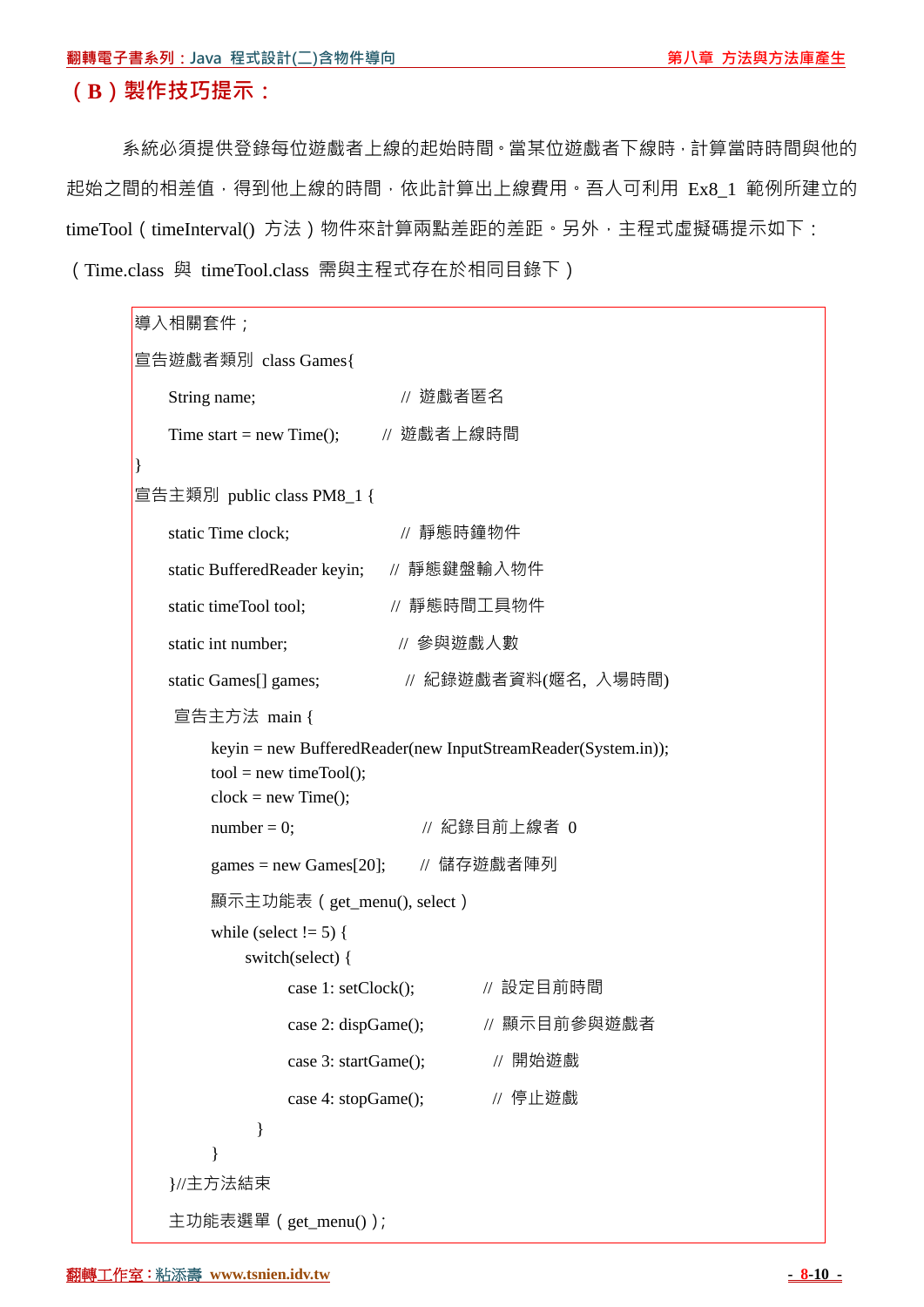設定目前時間(setClock());

顯示目前參與遊戲者(dispGame());

參與遊戲, 開始計時(startGame());

結束遊戲, 繳費出場(stopGame());

} // 主類別結束

# **8-2 類別方法**

# **8-2-1 類別方法宣告與引用**

類別可不經由 new 產生物件,類別內的方法成員可被直接引用,則稱為類別方法;宣告 時只要在方法前面加入 static 關鍵字即可。某一類別程式呼叫其他類別方法時,兩類別實體(class 檔案)必須儲存於同一目錄下;宣告與引用語法如下:

| 宣告語法:                              | 範例:                           |
|------------------------------------|-------------------------------|
| class class_name {                 | class mathFun $\{$            |
| static return_type method_name() { | static int Add(intx, int y) { |
| method_body;                       |                               |
|                                    |                               |
|                                    |                               |
|                                    |                               |
| // 引用類別方法                          | 引用類別方法                        |
| class_name.method_name();          | mathFun.Add();                |

如同一般類別的宣告語法,可以將類別宣告成私有性(private class)或公有性(public class), 也可將方法成員宣告成私有性(private static)或公有性(public static) 。

# **8-2-2 範例研討:製作日期計算工具**

## **(A)程式功能:Ex8\_2.java、dateTool.java**

許多系統都可能遇到日期計算問題,造成程式設計師困擾。因此,軟體公司裡期望建立相關 日期計算工具,爾後所有工程師直接引用即可。該公司對日期計算規劃有下列工具:

**(1)** dataAfter():指定某一日期(年、月、日),再給予幾個天數之後的日期,應該是何日期。 呼叫方法時,給予指定某一特定日期,與之後的天數。執行方法後回覆相對日期的年、月、 日之日期。

#### **翻轉工作室: 粘添壽 www.tsnien.idv.tw - 8-11 - 8-11 - 8-11 - 8-11 - 8-11 - 8-11 - 8-11 - 8-11 - 8-11 - 8-11 - 8-11 - 8-11**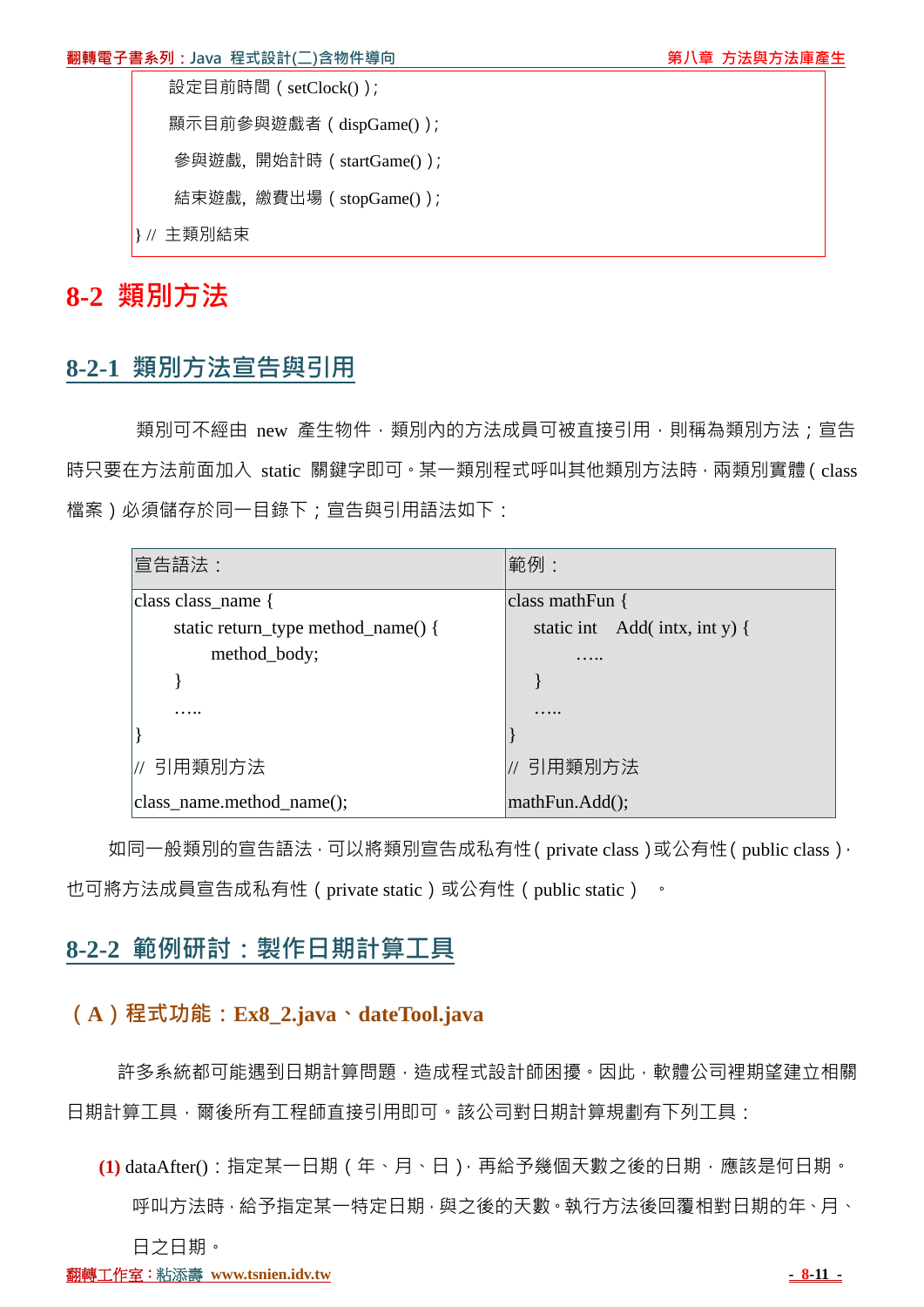- (2) dataBefore(): 指定某一日期, 再給予該日期之前的天數, 則計算出相對應的日期。呼叫此 方法時,給予指定特定日期(年、月、日),與之前的天數。執行後回覆相對應的年、月、 日。
- **(3)** dataInterval():指定兩個日期(年、月、日),則計算出兩日期之間的天數。呼叫此方法時, 給予兩個日期,執行後回覆之間的天數。

期望操作及測試結果如下:

 $|G:\to\text{Exp}_1|\to X8$  2>java Ex8 2 設定目前日期(年/月/日) =>2004/3/12 目前是 2004 年 3 月 12 日 請輸入之前的天數 (日) =>100 之前是 2003 年 12 月 2 日 目前是 2003 年 12 月 2 日 請輸入之後的天數 (日) =>100 之後是 2004 年 3 月 12 日 目前是 2004 年 3 月 12 日 後面的第二個日期 (年/月/日) =>2005/4/6 兩點日期相差 390 天

### **(B)製作技巧研討:**

研發計算日前之前,需制定一個通用型的日期物件(Date),應包含有:年(year)、月(month) 與(day)等三個變數成員。另外,每個月的天數並不相同,需要利用一個陣列(Months[])來表 示每個月最高天數。還有一個重點,如欲利用數值的加減運算子,製作日期計算工具是非常困難的, 採用計數累加方法,可能較為容易達成。製作技巧說明如下:

(1) 之後天數的日期 (dateAfter()): 輸入第一點日期, 與該日前之後的天數 (value), 計算並 輸出第二點日期。製作方法是以第一點日期作基礎,由『日』(day)開始累計加一,當 他超過該月最高天數(Months[1)後,『月』(month)則累計加一,又如果『月』超過 12 時,則『年』累計加一;如此一個循環則輸入天數(value)減一,一直到該數值為 0。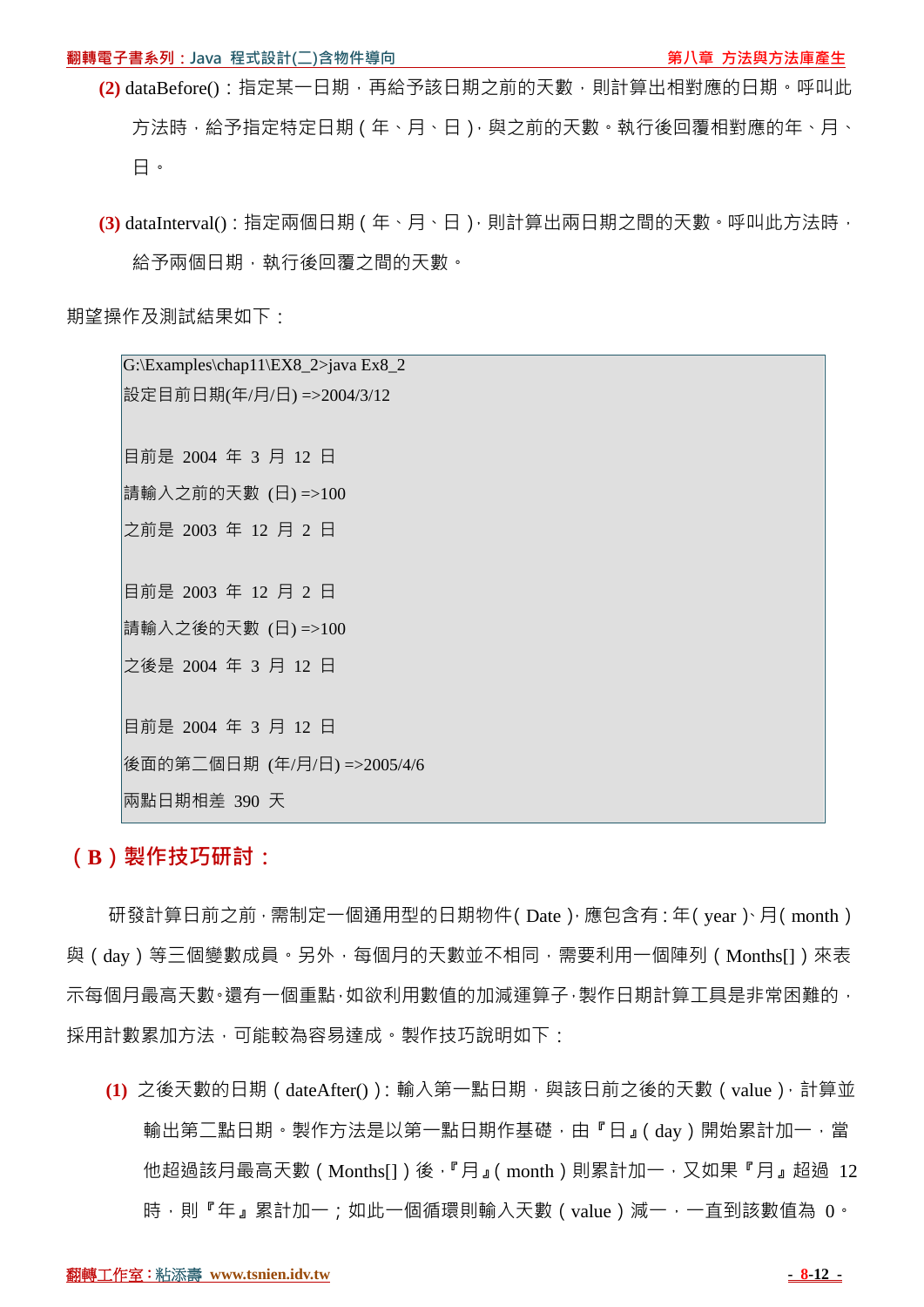最後得到的日期即是第二點日期。

- **(2)** 之前天數的日期(dateBefore()):輸入第一點日期,與該日前之前的天數(value),計算 並輸出第一點日期。方法是以第一點日期作基礎,由『日』開始累計減一,當它等於零, 則『月』數累計減一,並將『日』設定為該月最高日數;如果『月』減一後等於 0,則 『年』減一,亦將『月』設定為 12;如此一個循環則輸入天數(value)減一,依此類推, 一直到輸入數值為 0。
- **(3)** 兩日期之間天數(dateInterval()):與 dataAfter() 相似,由第一個日期開始累計,每次 value 數值累計加一。一直到第一個日期與第二個日期相同,最後 value 的數值即是兩日期之 間的天數。

日期計算工具大多僅簡單的輸入與輸出運算,極少牽涉到共享資料的處理,製作成靜態類別 方法即可。因此我們將宣告日期物件 (Date ) 與日期工具 (dateTool() ) 兩類別規劃於 dateTool.java 檔案內,編譯後(javac)將產生 Data.class 與 dateTool.class 兩類別檔案, 其中 dateTool.class 包 含三個類別方法。另一方面,也製作了一個主程式(Ex8\_2.java)測試這三個類別方法是否正確。

### **(C)程式範例:dateTool.java**

吾人利用 dateTool.java 檔案規劃 Date 與 dateTool 兩類別。Date 類別可宣告產生儲存日期 的物件(年、月、日)。dateTool 類別包含 4 個靜態方法成員與 1 個變數成員, 分別說明如下:(如 圖 8-4 所示)

- **(a)** Date 類別:規劃日期物件的儲存格式,包含年(year)、月(month)與日(day)等變數 成員。
- **(b)** Month[] 類別變數:儲存每年 12 個月,每月的日數(12 個元素)。
- **(c)** getDate() 方法:將日期字串(年/月/日)轉換成日期物件格式(年、月、日)。
- (d) dateBefore() 方法:計算某一指定日期, 相對應之前的天數量, 應該是何日前 ( 年、月、 日)。
- **(e)** dateAfere() 方法:計算某一指定日期,相對應之後的天數量,應該是何日前(年、月、日)。

**(f)** dateInterval():計算兩日期之間的天數量。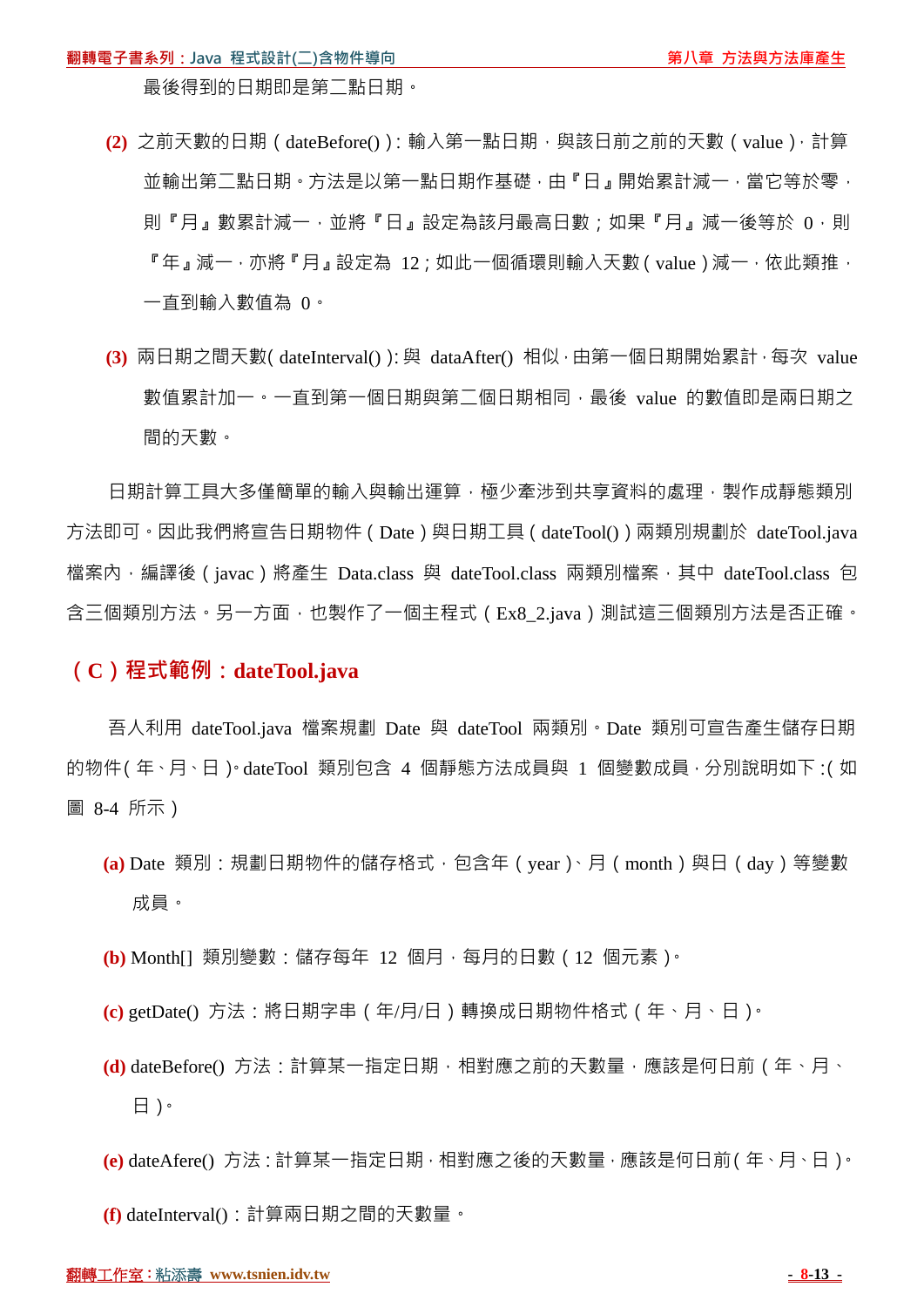

## **圖 8-4 Date 與 dateTool 類別的功能**

| 01       | //dateTool.java                                       |
|----------|-------------------------------------------------------|
| 02       |                                                       |
| 03       | import java.util.*;                                   |
| 04       |                                                       |
| 05       | 日期類別, 產生日期物件的格式 */<br>/*                              |
| 06       | class Date {                                          |
| 07       | int year;                                             |
| 08       | int month;                                            |
| 09       | int day;                                              |
| 10       | }                                                     |
| 11       |                                                       |
| 12       |                                                       |
| 13       | /* 時間工具類別,包含 4 個方法 (計算器) */                           |
| 14       | class dateTool {                                      |
| 15       | /* 每月的天數 */                                           |
| 16       | static int Months $[] = \{31, 28, 31, 30, 31, 30,$    |
| 17       | $31, 31, 30, 31, 30, 31$ ;                            |
| 18       |                                                       |
| 19       | 轉換字串成為日期物件格式 */<br>/*                                 |
| 20       |                                                       |
| 21       | static Date getDate(String date_S){                   |
| 22       | Date date = new Date();                               |
| 23       | Scanner $s = new Scanner(data_S)$ .useDelimiter("/"); |
| 24       | $date.year = s.nextInt();$                            |
| 25       | $date.month = s.nextInt();$                           |
| 26       | $date.day = s.nextInt();$                             |
| 27       | return date;                                          |
| 28       | ∤                                                     |
| 29<br>30 |                                                       |
| 31       | /* 之後天數的日期計算器 */                                      |
| 32       | static Date dateAfter(Date now, int value) {          |
| 33       | int k;                                                |
| 34       | while(value $>0$ ) {                                  |
| 35       | $now. day = now. day + 1;$                            |
|          | $if(now.day > Months[now.month-1])$ {                 |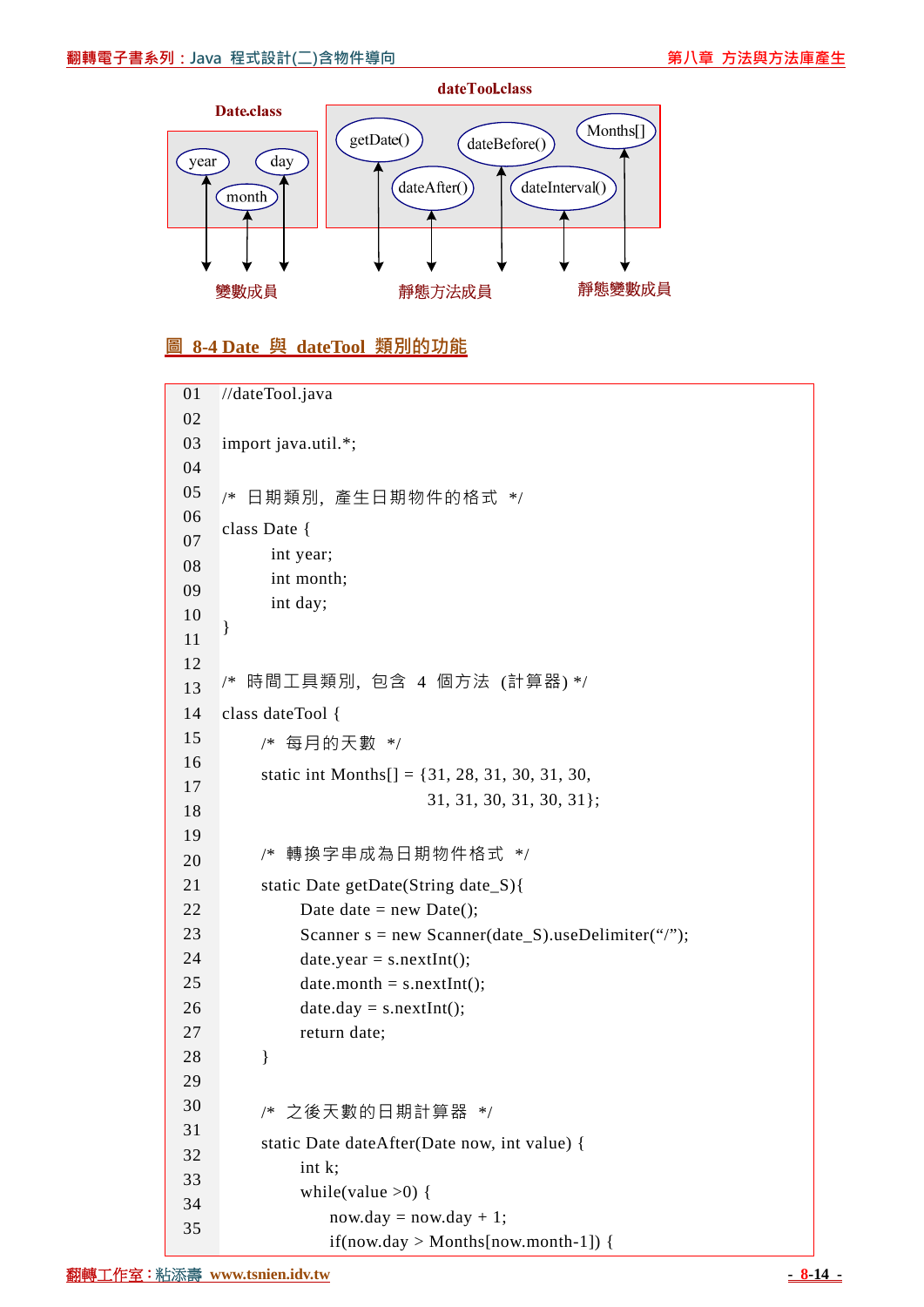|    | 翻轉電子書系列: Java 程式設計(二)含物件導向                                 | 第八章 方法與方法庫產生 |
|----|------------------------------------------------------------|--------------|
| 36 | $now. day = 1;$                                            |              |
| 37 | $now-month = now-month + 1;$                               |              |
| 38 | if (now.month $> 12$ ) {                                   |              |
| 39 | now.month $= 1$ ;                                          |              |
| 40 | $now. year = now. year + 1;$                               |              |
| 41 | $\mathbf{r}$                                               |              |
| 42 |                                                            |              |
| 43 | value = value $-1$ ;                                       |              |
| 44 |                                                            |              |
| 45 | return now;                                                |              |
| 46 | $\}$                                                       |              |
| 47 |                                                            |              |
| 48 | 之前天數的日期計算器 */<br>/*                                        |              |
| 49 |                                                            |              |
| 50 | static Date dateBefore(Date now, int value) {              |              |
| 51 | while(value $> 0$ ) {                                      |              |
| 52 | $now. day = now. day - 1;$<br>if (now.day < 1) {           |              |
| 53 | $now-month = now-month - 1;$                               |              |
| 54 |                                                            |              |
| 55 | if (now.month < 1) {<br>now.month $= 12$ ;                 |              |
| 56 | $now. year = now. year -1;$                                |              |
| 57 | ∤                                                          |              |
| 58 | $now/day = Months[now.month-1];$                           |              |
| 59 | ∤                                                          |              |
| 60 | value = value $-1$ ;                                       |              |
| 61 |                                                            |              |
| 62 | return now;                                                |              |
| 63 | $\}$                                                       |              |
| 64 |                                                            |              |
| 65 |                                                            |              |
| 66 | 計算兩個日期之間天數的計算器 */<br>/*                                    |              |
| 67 | static int dateInterval(Date start, Date end) {            |              |
| 68 | int number=0;                                              |              |
| 69 | while(!((end.year == start.year) & &                       |              |
| 70 | $(end.month == start.month)$ &&                            |              |
| 71 | $(end. day == start. day))$ {                              |              |
| 72 | start.day = start.day +1;                                  |              |
| 73 | if $(start.\text{day} > \text{Monthly} [start.month-1])$ { |              |
| 74 | start.month = start.month + 1;                             |              |

start.day = 1;

 $number = number + 1;$ 

if (start.month  $>12$ ) {

start.month  $= 1$ ;

start.year = start.year  $+1$ ;

| 40 | $now.year = now.year -$                     |
|----|---------------------------------------------|
| 41 | }                                           |
| 42 | $\mathcal{E}$                               |
| 43 | value = value $-1$ ;                        |
| 44 | ł                                           |
| 45 | return now;                                 |
| 46 | }                                           |
| 47 |                                             |
| 48 | /* 之前天數的日期計算器 */                            |
| 49 | static Date dateBefore(Date now, int value) |
| 50 | while(value $> 0$ ) {                       |
| 51 | $now. day = now. day - 1;$                  |
| 52 | if (now.day < 1) {                          |
| 53 | $now-month = now-month - 1$                 |
| 54 |                                             |
| 55 | if (now.month < 1) {                        |
| 56 | now.month = $12$ ;                          |
| 57 | $now.year = now.year -1$                    |
| 58 | $now/day = Months[now.mon$                  |
| 59 |                                             |
| 60 | ł<br>value = value $-1$ ;                   |
| 61 |                                             |
| 62 | }                                           |

}

}

}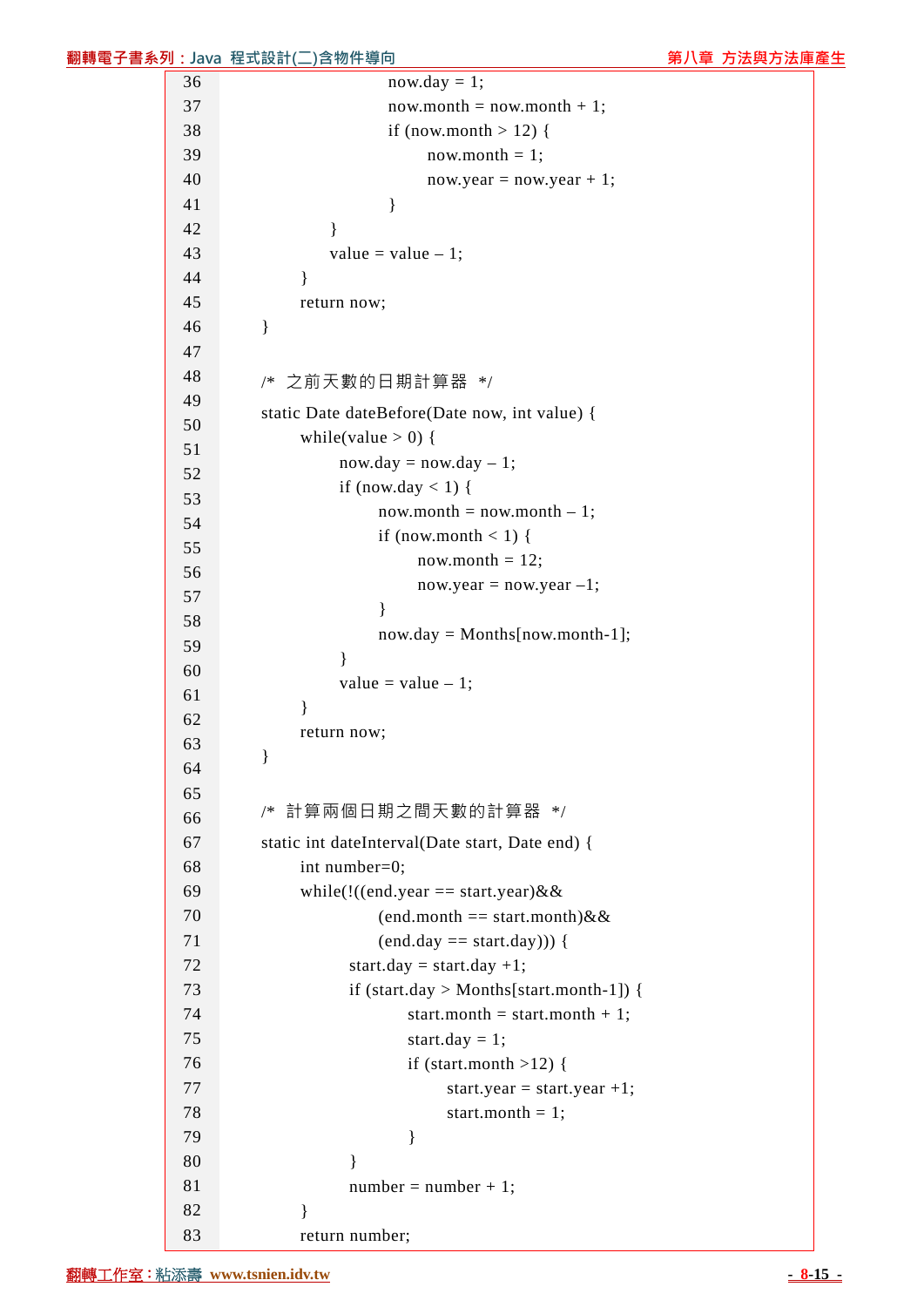|  | 翻轉電子書系列: Java 程式設計(二)含物件導向 | 第八章 方法與方法庫產生 |
|--|----------------------------|--------------|
|  |                            |              |

程式重點說明:

- **(1)** 第 6~10 行:『class Date { …}』。宣告日期類別。產生日期物件的格式。
- **(2)** 第 13~84 行:『class dateTool { …}』。宣告日期工具類別。
- **(3)** 第 15~16 行:『static int Months[] = { …}』。每月最高日期陣列。

## **(D)程式範例:Ex8\_2.java**

 $\left\{\begin{array}{ccc} \end{array}\right\}$ 

完成時間計算工具製作之後,吾人編寫 Ex8\_2.java 程式來驗證工具是否運作正常。又 dateTool 工具内的方法皆被宣告成靜態方法,可不經由產生物件,即可直接引用執行,如圖 8-4 所示。



#### **圖 8- 5 Date 物件產生與 dateTool 的類別方法**

| 01 | $//Ex8_2.java$                                              |                                |  |
|----|-------------------------------------------------------------|--------------------------------|--|
|    |                                                             |                                |  |
| 02 |                                                             |                                |  |
| 03 | /* dateTool.class, Date.class 需儲存於相同目錄下 */                  |                                |  |
| 04 |                                                             |                                |  |
| 05 | import java.io.*;                                           |                                |  |
| 06 | import java.util.*;                                         |                                |  |
|    | public class $Ex8_2$ {                                      |                                |  |
| 07 | public static void main(String args[]) throws IOException { |                                |  |
| 08 |                                                             |                                |  |
| 09 | Buffered Reader keyin = new Buffered Reader (new            |                                |  |
| 10 |                                                             | InputStreamReader(System.in)); |  |
| 11 |                                                             |                                |  |
|    | Date now = new Date();                                      | // 儲存當時日期                      |  |
| 12 |                                                             |                                |  |
| 13 | Date date $T = new Date$ ;                                  | // 日期暫存變數                      |  |
| 14 |                                                             |                                |  |
| 15 | Date date $B = new Date$ ;                                  | // 日期暫存變數                      |  |
| 16 |                                                             |                                |  |
| 17 | String date_S;                                              | // 讀入日期字串                      |  |
|    | int value;                                                  |                                |  |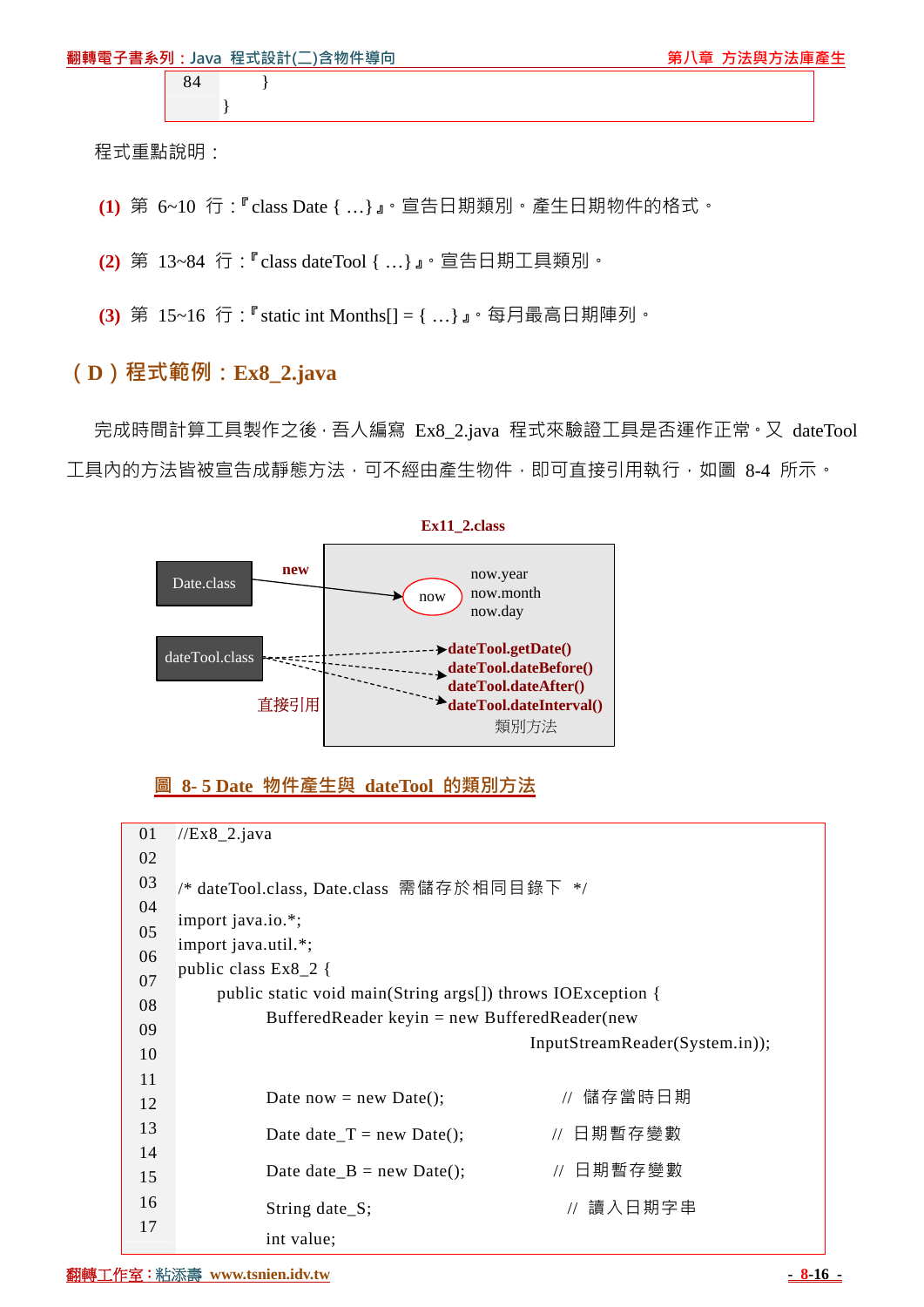|          | 翻 <mark>轉電子書系列:J</mark> ava 程式設計(二)含物件導向                                                     | 第八章 方法與方法庫產生                   |
|----------|----------------------------------------------------------------------------------------------|--------------------------------|
| 18       |                                                                                              |                                |
| 19       | /* 設定目前日期 */                                                                                 |                                |
| 20       | System.out.printf("設定目前日期(年/月/日) =>");                                                       |                                |
| 21<br>22 | $date_S = keyin.readLine();$                                                                 |                                |
| 23       | $now = dateTool.getDate(data_S);$                                                            |                                |
| 24       |                                                                                              |                                |
| 25       |                                                                                              |                                |
| 26       | /* 測試某日前之前天數的日期 */                                                                           |                                |
| 27       | System.out.printf("\n 目前是 %d 年 %d 月 %d 日\n",                                                 |                                |
| 28       |                                                                                              | now.year, now.month, now.day); |
| 29       | System.out.printf("請輸入之前的天數 (日) =>");                                                        |                                |
| 30       |                                                                                              |                                |
| 31       | $value = Integer.parseInt(keyin.readLine());$<br>$date_B = dateTool.dateBefore(now, value);$ |                                |
| 32       |                                                                                              |                                |
| 33       | System.out.printf("之前是 %d 年 %d 月 %d 日\n",                                                    |                                |
| 34       | date_B.year, date_B.month, date_B.day);                                                      |                                |
| 35       |                                                                                              |                                |
| 36       | /* 測試某日前之後天數的日期 */                                                                           |                                |
| 37       | System.out.printf("\n 目前是 %d 年 %d 月 %d 日\n",                                                 |                                |
| 38<br>39 |                                                                                              |                                |
| 40       |                                                                                              | now.year, now.month, now.day); |
| 41       | System.out.printf("請輸入之後的天數 (日) =>");                                                        |                                |
| 42       | $value = Integer.parseInt(keyin.readLine());$                                                |                                |
| 43       | $date_B = dateTool.dateAfter(now, value);$                                                   |                                |
| 44       | System.out.printf("之後是 %d 年 %d 月 %d 日\n",                                                    |                                |
| 45       | date_B.year, date_B.month, date_B.day);                                                      |                                |
| 46       |                                                                                              |                                |
| 47       | /* 測試計算兩日前之間的天數 */                                                                           |                                |
| 48       |                                                                                              |                                |
| 49       | System.out.printf("\n 目前是 %d 年 %d 月 %d 日\n",                                                 |                                |
| 50       |                                                                                              | now.year, now.month, now.day); |
| 51       | System.out.printf("後面的第二個日期 (年/月/日) =>");                                                    |                                |
| 52       | $date_S = keyin.readLine();$                                                                 |                                |
|          | $date_T = dateTool.getDate(data_S);$                                                         |                                |
|          | value = dateTool.dateInterval(now, date_T);                                                  |                                |
|          | System.out.printf("兩點日期相差 %d 天\n", value);                                                   |                                |
|          |                                                                                              |                                |

# **8-2-3 自我挑戰:預估葡萄成長採收日期**

# **(A)程式功能:PM8\_2.java**

南投縣信義鄉種植葡萄的生長情況大致上是這樣,葡萄收成後農夫會將所有綠葉剪光,此時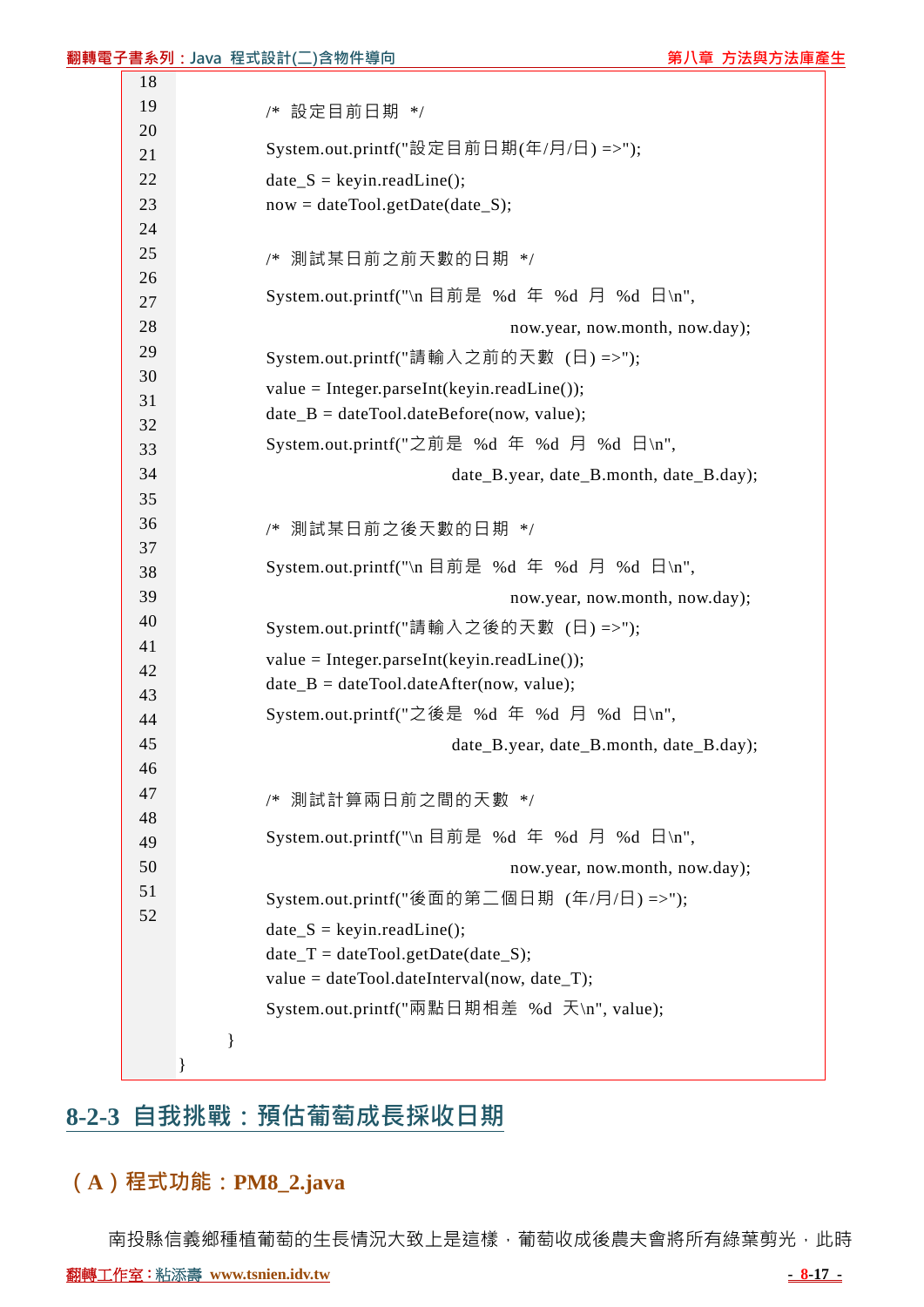讓葡萄樹休養,等到希望葡萄開始成長時,再將成長激素擦拭於藤枝的某些地方,新芽將由擦拭藥 水的地方開始成長。由擦拭成長激素日開始計算,其他工作週期如下:

- **(a)** 7 天後會發新芽。
- **(b)** 30 天後會長出花苞;
- **(c)** 之後每隔 10 天必須噴農藥一次,連續 5 次;
- **(d)** 同時,每隔 20 天必須下普通有機肥料一次,連續 3 次;離最後加肥 40 天,必須加 高蛋白有機肥料一次。
- **(e)** 最後噴農藥後,隔 20 天需葡萄果實需套裝紙袋。
- **(f)** 從擦拭成長激素到收割葡萄,大約需要 200 天。

農民除了需要依照整個成長過程施肥與噴灑農藥外,也需時常觀察葡萄藤與樹葉的變化,是 否『落菌』感染,如發現有被感染必須立即再噴灑消除藥水,絕對不可延遲到隔日,否則就前功盡 棄。種植葡萄並不容易,整個成長過程中有稍微瑕疵的話,輕者品質不良,收成當然不好;重者整 片葡萄園全部作廢,血本無歸。當然農民也希望辛苦可以得到代價,葡萄可以賣到好價錢。但葡萄 要賣到好價錢,除了需要細心照顧外,也要仰賴上天不要有天然災害(雨水過量、寒流、下冰砲、 颱風...等), 更重要的是採收日期是否剛好合時,譬如: 採收當時其他水果產量不豐, 或葡萄成長 時期天然災害少果實賣像好,就更容易賣到好價錢。由此可見,選定何時可以採收葡萄是很重要的。 掌握了這些因素之外,信義鄉梁姓與黃姓兩位年輕農民,便組織了一個葡萄產銷班,期望班友之間 採收期錯開。因此,建立一個教導同班農民種植葡萄的教學網站,農民只要輸入預期何時採收葡萄, 系統會告知何時擦拭成長激素的,也會一序列告知農民需要從事哪些工作的日期,也隨時提醒農民 應該預備哪些工作。所有班友依照此系統種植葡萄,如成長過程與系統不符,則可能種植過程有瑕 疵,或系統評估不正確。因此該產銷班必須定期開會,農民將種植心得提出意見,再來修飾系統。 請您幫他們製作一個雛型系統,期望操作介面如下:(數據並非確實,僅作教學參考)

G:\Examples\chap11\PM8\_2>java PM8\_2 == 信義鄉葡萄第 # 產銷班 種植施工預估系統 == =>本系統評估成長及種植過程僅供農友參考 <= =>系統有不妥或有新種植技術請與班長聯繫 <= 請輸入預定採收日期 (國曆 年/月/日) =>2008/9/15 預計採收日期 2008 年 9 月 15 日種植工程序列如下:

預估自擦拭成長激素後 200 天可採收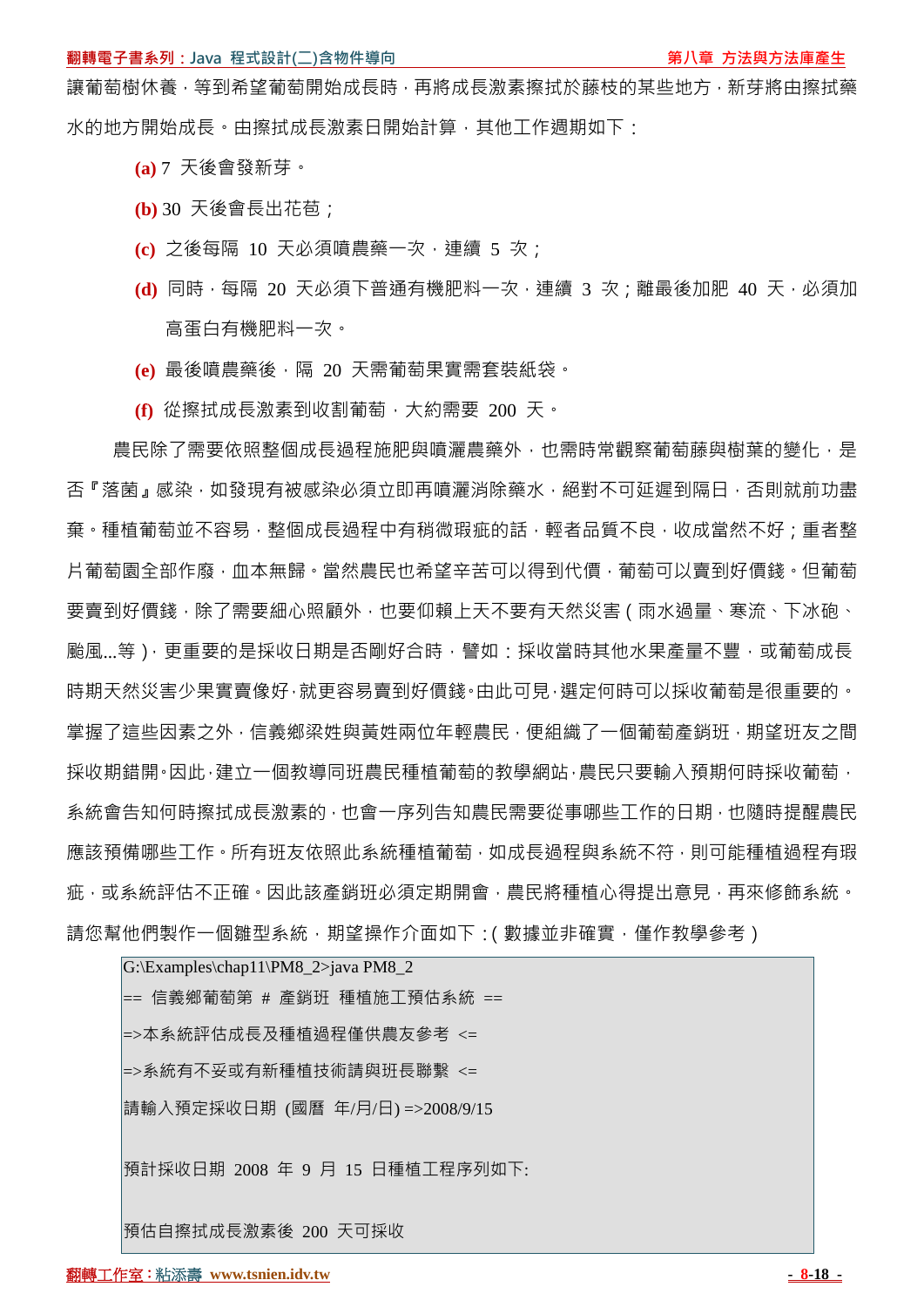```
擦拭日期是 2008 年 2 月 27 日
發芽日期是 2008 年 3 月 6 日
開花日期是 2008 年 4 月 5 日
== 開花後噴灑農藥日期 == 
第 1 次是 2008 年 4 月 15 日
第 2 次是 2008 年 4 月 30 日
第 3 次是 2008 年 5 月 15 日
第 4 次是 2008 年 6 月 4 日
第 5 次是 2008 年 6 月 24 日
== 發芽後施放有機肥料日期 == 
第 1 次是 2008 年 4 月 10 日
第 2 次是 2008 年 4 月 30 日
第 3 次是 2008 年 5 月 20 日
最後一次是高蛋白有機肥料, 請到班長處索取配方
套裝紙袋日期是 2008 年 5 月 25 日
== 列印完畢, 歡迎再度使用 ==
```
## **(B)製作技巧提示:**

引用 Ex8 2 範例的日期工具(dateTool),製作本系統就非常簡單了,只要將 dataTool.java 檔 案複製到目前目錄下,再重新編譯即可。除了日期工具外,吾人以虛擬碼提示部份程式要點,如下:

| /* dateTool.class, Date.class 需儲存於相同目錄下 */ |                 |  |
|--------------------------------------------|-----------------|--|
| /* 預估相關成長與施工週期 */                          |                 |  |
| final int total Days = $200$ ;             | // 所需成長時間 (天)   |  |
| final int bornLeaf $= 7$ ;                 | // 發芽時間         |  |
| final int bornFlower= $30$ ;               | // 開出花苞時間       |  |
| final int dust[] = {10, 15, 15, 20, 20};   | // 花苞後噴灑農藥週期    |  |
| final int organic $[$ = {5, 20, 20};       | // 發芽後有機肥料週期    |  |
| final int bagging $= 50$ ;                 | // 開出發苞後需套裝紙袋天數 |  |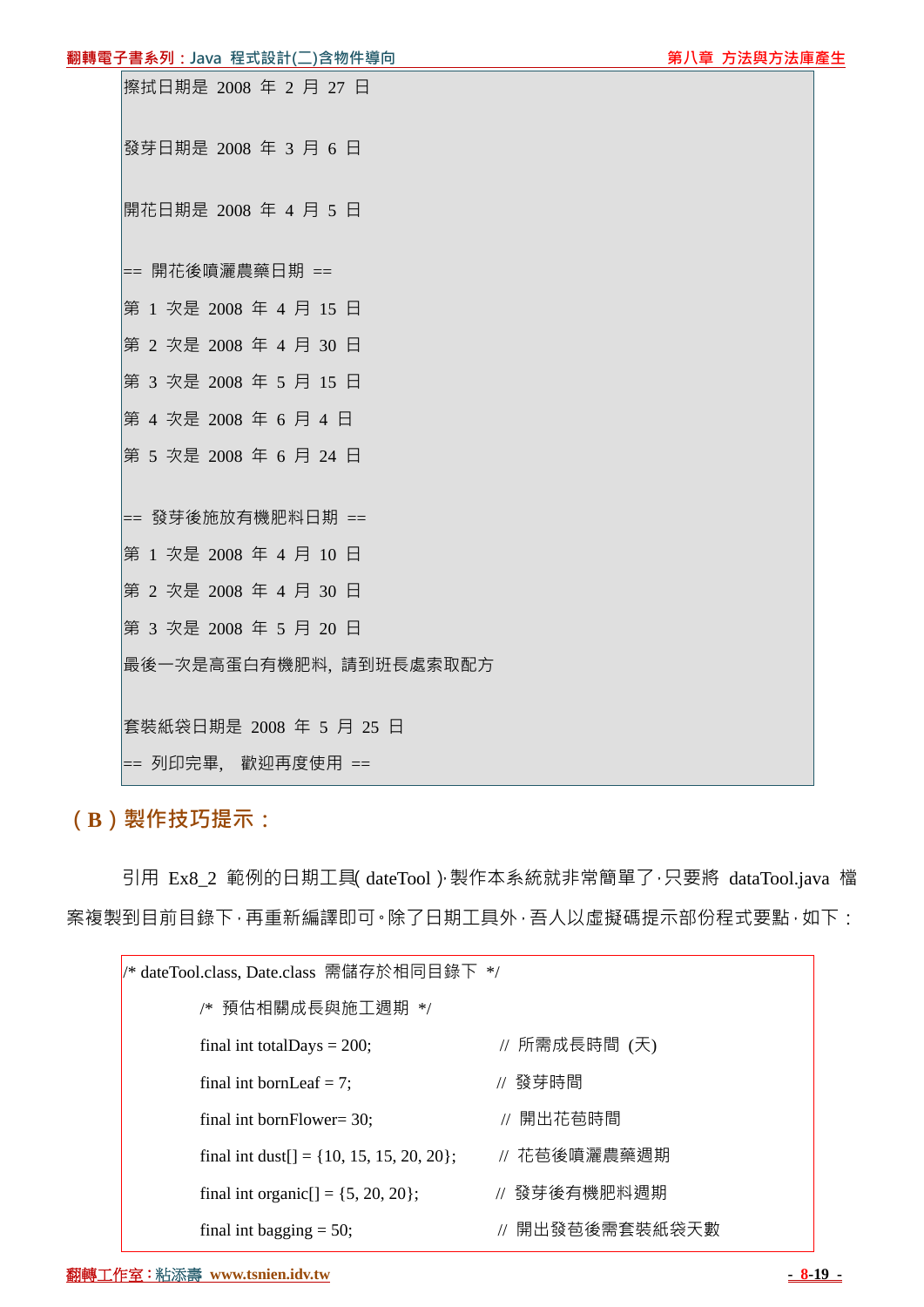#### **翻轉電子書系列:Java 程式設計(二)含物件導向 第八章 方法與方法庫產生**

```
 /* 宣告所需物件與變數 */ 
Date cropDate = new Date(); \angle // 收成日期
 Date startDate = new Date(); \angle // 擦拭成長激素日期
 Date leafDate = new Date(); <br> // 發芽日期
 Date bornDate = new Date(); <br> // 開出花苞日期
 Date tempDate = new Date(); \angle // 日期暫存器
 String date_S; <br> \blacksquare // 讀入日期字串
  int value; 
 ………
  System.out.printf("請輸入預定採收日期 (國曆 年/月/日) =>"); 
 date_S = keyin.readLine();cropDate = dateTool.getDate(date_S); // 類別方法引用
  列印預計採收日期; 
  /* 計算擦拭成長激素日期 */ 
 startDate = dateTool.dateBefore(cropDate, totalDays); // 類別方法引用
  列印擦拭成長激素日期; 
 /* 計算發芽日期 */ 
 leafDate = dateTool.dateAfter(startDate, bornLeaf); // 類別方法引用
  列印發芽日期; 
  /* 計算開花日期 */ 
 bornDate = dateTool.dateAfter(startDate, bornFlower); // 類別方法引用
  列印開花日期; 
 /* 計算噴灑農藥日期 */ 
 tempDate.year = bornDate.year; 
 tempDate.month = bornDate.month; 
tempDate.day = bornDate.day;for(int i=0; i<dust.length; i++) {
    tempDate = dateTool.dateAfter(tempDate, dust[i]); // 類別方法引用
    列印噴灑農藥日期; 
 } 
   ……. 
  ………
```
# **8-3 方法庫與套件包裝**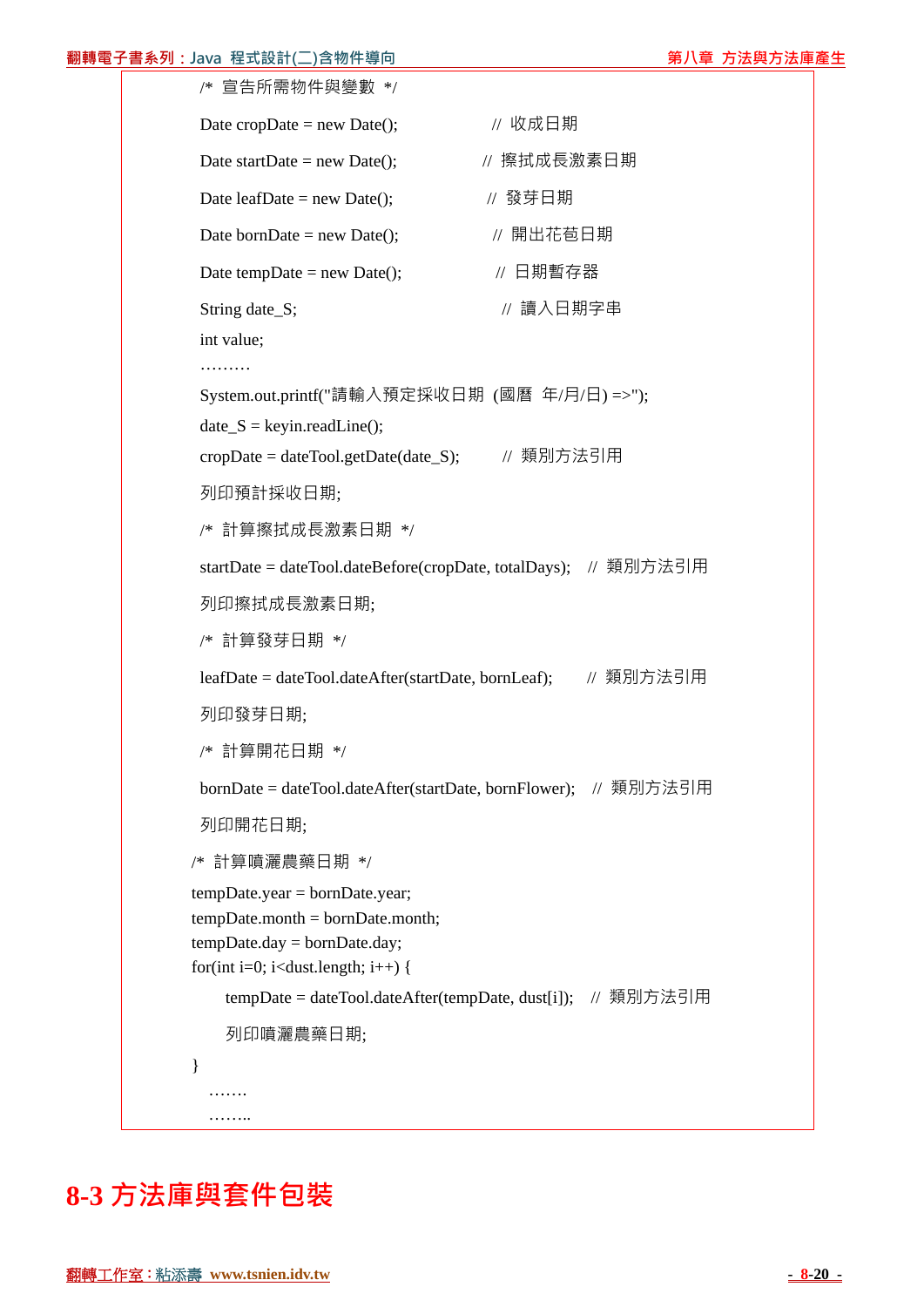# **8-3-1 Java 套件格式**

對傳統語言的程式設計而言,一套完整的應用程式是由多個函數所構成。因此,我們可將某 些特殊功能編寫成函數程式 (Function), 再編譯成『目的檔』(Object file), 讓其他程式引用, 如 此可減少許多應用系統開發的時程,也可達到函數重複使用的目的。

一般會將所開發的函數集,依照功能歸類某些特定功能的群組,並可指定特定群組引用,因 此稱之為『庫存函數』(Library)。一套系統開發工具(如 C 語言)的強弱,其關鍵在於所提供庫 存函數的多寡。某些開發工具除了提供標準庫存函數之外,也會提供某些特殊功能的函數庫。譬如, 某一套系統具有許多多媒體相關庫存函數,則稱之為『多媒體發展系統』;如果具有許多工程繪圖 庫存函數,則稱為『模具設計發展系統』;如果具有許多動畫繪圖庫存函數,則稱為『3D 動畫發 展系統』...等等。

Java 也如同傳統語言一樣,可透過各種庫存函數,成為各式各樣的發展系統。更難得可貴的, 大多數傳統語言的庫存函數都須購買,譬如具有視窗開發工具的 Visual 系列都必須付費購買。Java 語言則不然,許多開發工具的套件都允許免費下載使用。當然,它也有需付費的企業版販售,但一 般系統或初學者,基本版本就非常夠用。

圖 8-1 為 Java 套件結構,跟目錄結構一樣,是以樹狀結構排列。根目錄名稱為 java,每一 端點代表一個套件名稱,端點以下可能另一個子套件端點,或該套件下的方法成員。但導入套件時, 是以『點』(.)表示某一目錄,譬如 java.lang.Math。



**翻轉工作室: 粘添壽 www.tsnien.idv.tw - 8-21 - 8-21 - 8-21 - 8-21 - 8-21 - 8-21 - 8-21 - 8-21 - 8-21 - 8-21 - 8-21 - 8-21 - 8-21 - 8-21 - 8-21 - 8-21 - 8-21 - 8-21 - 8-21 - 8-21 - 8-21 - 8-21 - 8-21 - 8-21 - 8-21 - 8-21 - 8-21 -** 自行製作套件(package)也是學習 Java 語言不可或缺的。使用者可將常用的函數編製成套 件,以供他人或爾後使用。引用自行定義的套件時,必須明確的告訴系統,套件所存放的位置,一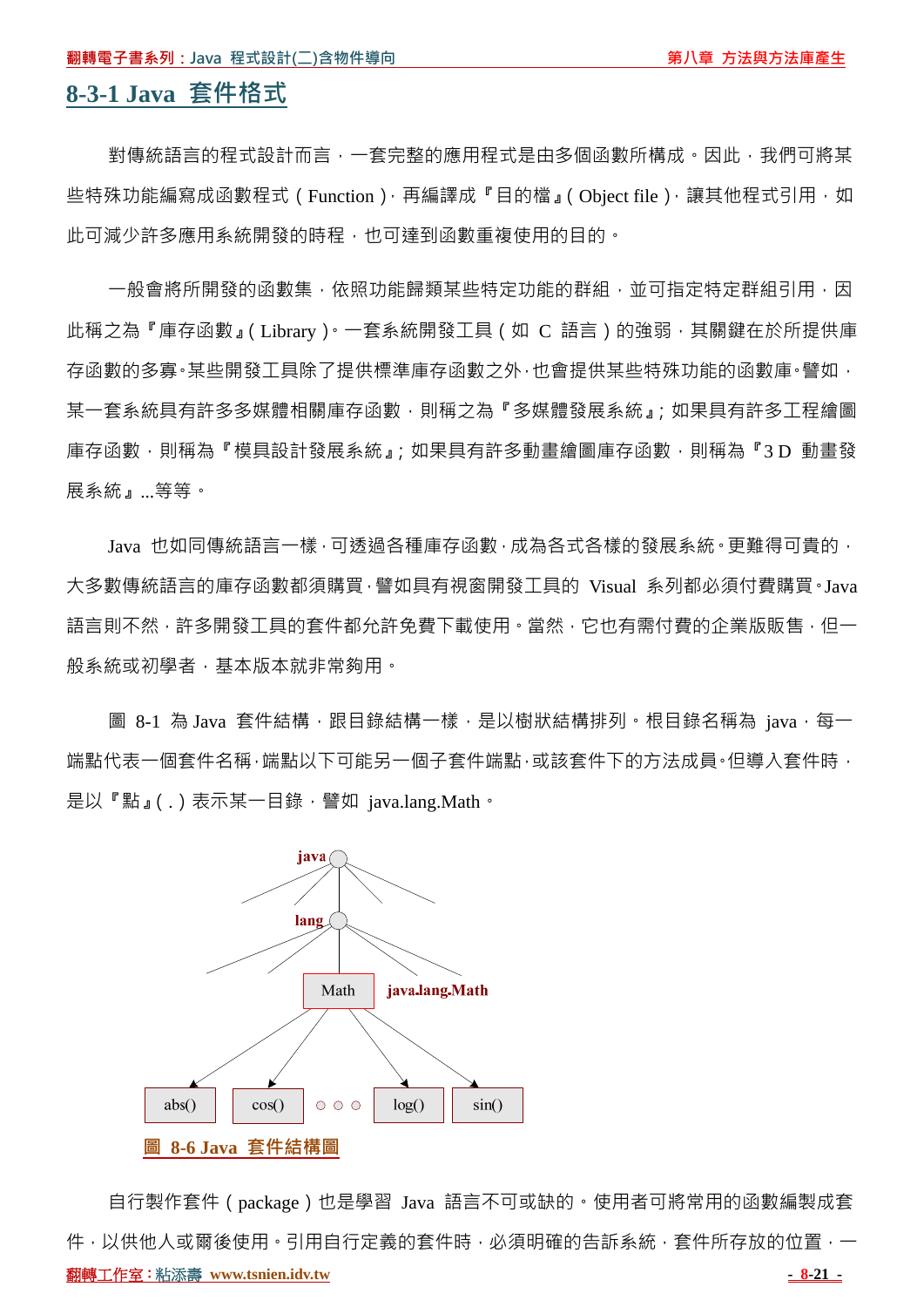般都利用 classpath 變數指明套件的目錄位置。當發展出許多套件之後,儲存於電腦上也必須佔用 許多空間。Java 發展出一套類似 Unix 系統上的 tar,將一大堆的檔案資料壓縮成較小的空間。Java 發展出來的是 Java ARchive (jar 檔案)。可將 package 包裝於 jar 檔案內,如此可佔用比較小的 空間,當被引用時,再展開回復原來的檔案型態。本章僅介紹套件產生方式,限於篇幅不再介紹其 他處理。

## **8-3-2 套件編譯語法 - package**

## **(A)套件語法 - package**

基本上,製作套件與類別/物件方法非常相似。比較特殊的地方是,某些方法被包裝成套件 後,大多不會限制使用者的身分如何,也都將其宣告成 public 屬性較為普遍,宣告 package 的語 法如下:

| 套件宣告語法:                         | 範例:                 |
|---------------------------------|---------------------|
| package package_name;           | package dateTool;   |
| public class class_name {       | public class Date { |
| public data_type variable_name; | public int year;    |
| .                               | public int month;   |
| public return_type method_name{ | public int day;     |
| .                               |                     |
|                                 |                     |
|                                 |                     |
|                                 |                     |

其中:

- **(1)** package:指定套件名稱關鍵字。譬如『package dateTool;』則指定套件名稱為 dateTool。套 建名稱存在的話,將所製作的類別檔案儲存於該名稱的目錄下;如果不存在,則新建立以 套件名稱的目錄,再將類別檔案儲存該目錄底下。
- **(2)** public class class\_name{ …}:宣告該套件下的類別。譬如『public class Date { ..}』則建立一 個 Date.class 類別, 並儲存於 dateTool 目錄下。為了要讓其他檔案可以直接引用, 必須 宣告成 public 屬性。
- **(3)** public return\_type method\_name() { ..}:宣告該類別下的方法或物件成員。譬如『public int year;』則宣告一個整數的變數成員;也必須宣告成 public 屬性。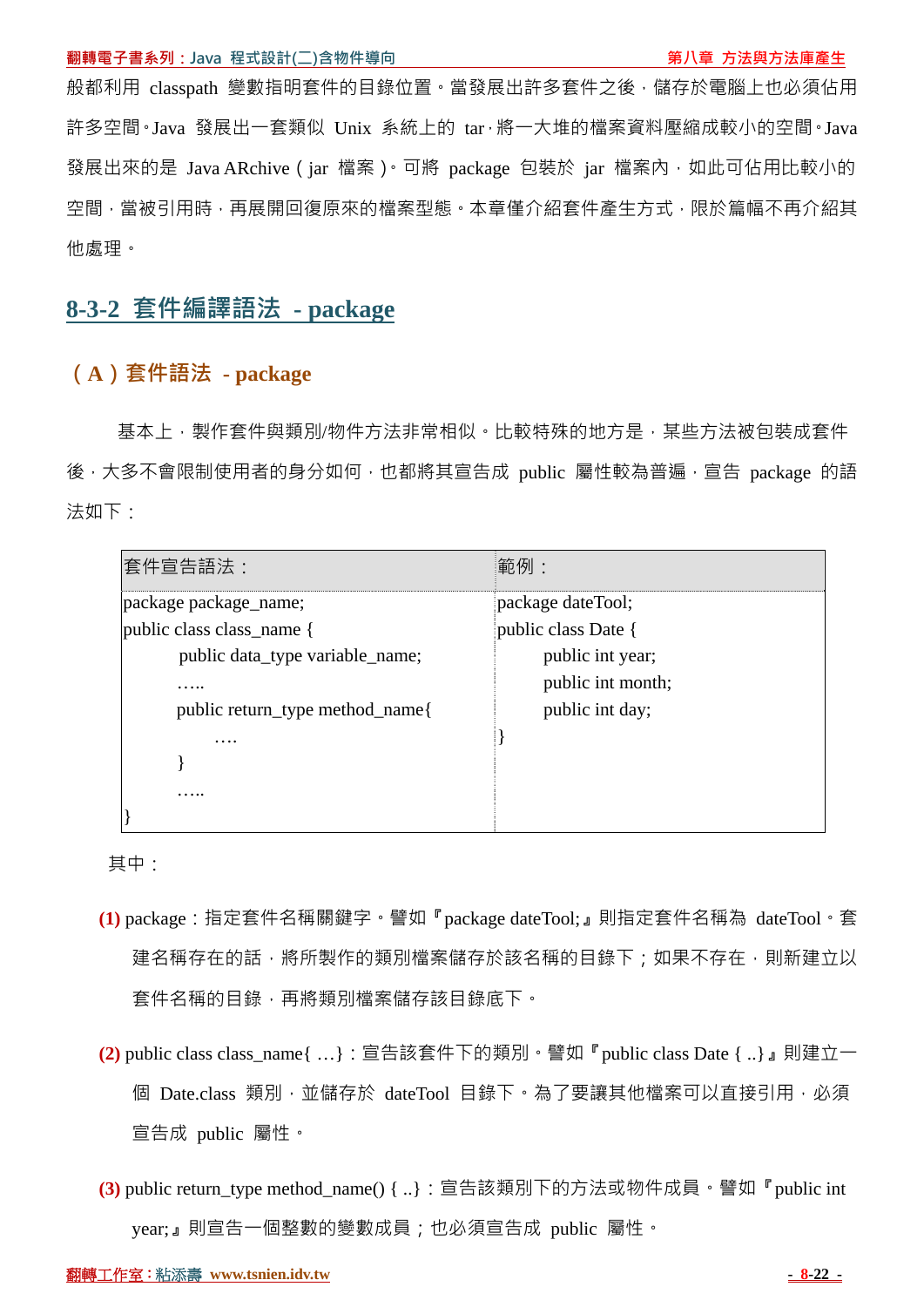## **(B)編譯套件 – javac -d**

套件原始檔案製作完成之後,則可將其編譯成套件方法庫。編譯之前必須考慮套件的類別檔 案儲存於何目錄下。基本上,在原始檔案內需指定套件名稱,編譯後類別檔案將儲存於該套件名稱 的目錄下,但該套件名稱的目錄又在何處?除了編譯時必須指定儲存目錄外,也必須設定 classpath 環境變數,命令格式如下:

| 設定 classpath 環境變數:                 | 範例:                                       |
|------------------------------------|-------------------------------------------|
| > set classpath=path_name          | > set classpath=G:\Examples\timeDate;     |
| 編譯套件命令:                            | 範例:                                       |
| $>$ javac $-d$ path_name file_name | > javac -d G:\Examples\timeDate Date.java |

上述範例中,設定 classpath 環境變數需特別注意,內容『G:\Examples\timeDate;.』表示設定 套件目錄(G:\Examples\timeDate)與目前目錄(『.』)兩者。套件目錄如果不存在必須事先利用 Windows 命令建立,編譯後會將套件儲存於該目錄下。

## **(C)主程式導入 – import**

當然自行開發的套件也可儲存於原 java 套件底下,但為了方便管理大多不會這樣;如果沒有 儲存原 java 預定目錄下, 欲導入運用又有稍微麻煩。欲導入自行開發的套件, 也須利用 classpath 指名套件 (如 set classpath=G:\Examples\timeDate;.) 儲存目錄, 導入語法如下:

| 套件導入語法:                   | 範例:                       |
|---------------------------|---------------------------|
| import class_name;        | import dateTool.dateTool; |
|                           | import dateTool.Date;     |
| public class main_class { |                           |
| $\cdots$                  | public class $Ex8_3$ {    |
| .                         | .                         |
|                           |                           |

『import class\_name』表示導入 class\_name 類別。譬如『import dateTool.Date』表示導入 dateDate.Date 類別,但該類別必須儲存於 G:\Examples\timeDate 目錄下,然而 dateTool 也是目錄, Date.class 儲存於該目錄下。

## **8-3-3 範例研討:時間/日期工具套件**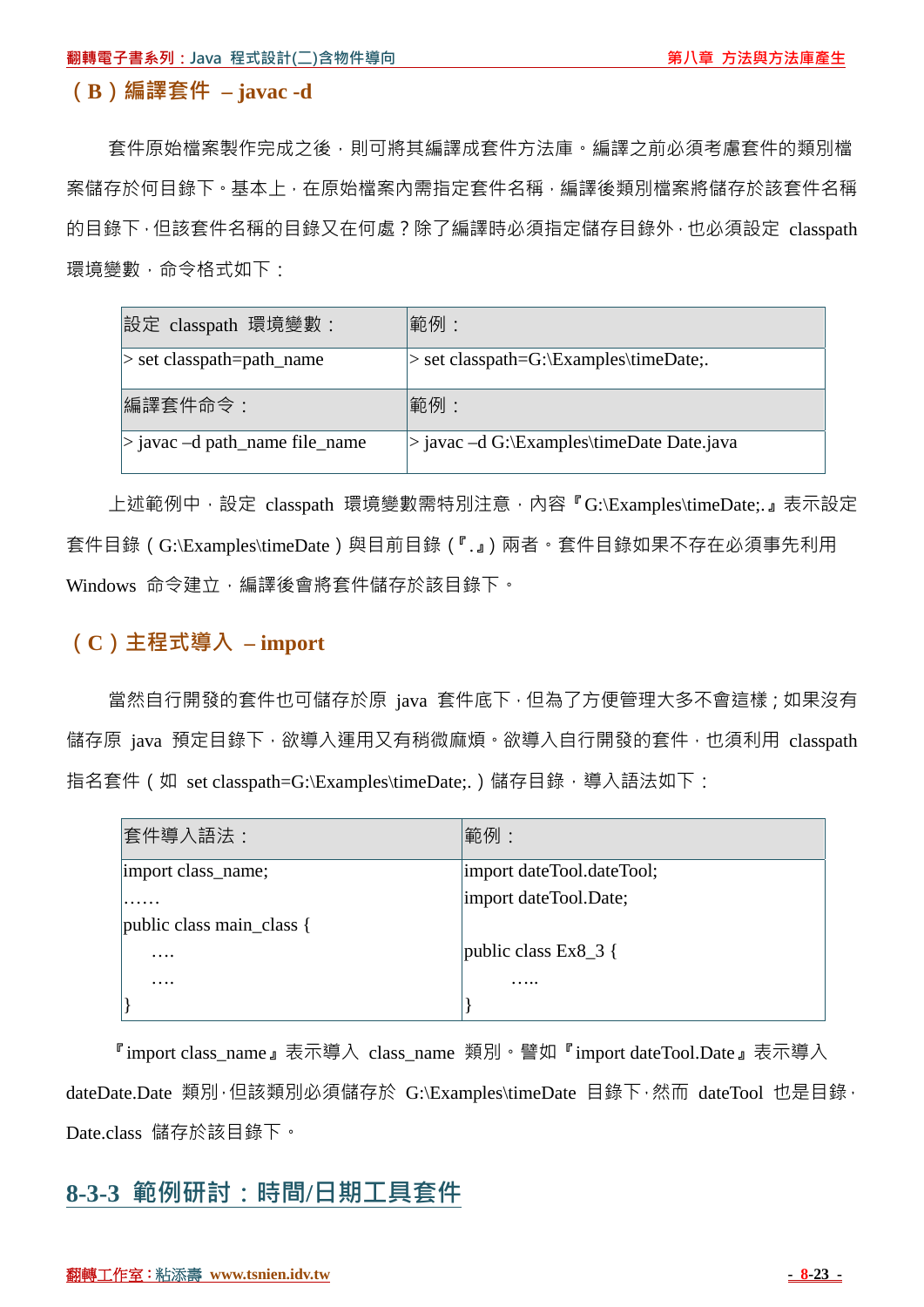### **(A)程式功能:Ex8\_3.java**

請製作一套時間與日期計算工具的套件,再編寫一主程式導入該套件,並測試套件下類別方 法與物件方法引用情形;期望操作結果如下:

G:\Examples\chap11\Ex8\_3>javac Ex8\_3.java

G:\Examples\chap11\Ex8\_3>java Ex8\_3 設定目前日期(年/月/日) =>2007/8/25 設定目前時間(時/分/秒) =>12/5/30

現在是 2007 年 8 月 25 日 12 時 5 分 30 秒

== 現在時刻輸出完畢 ==

**(B)製作技巧研討:**

吾人可以稍加修改 Ex8\_1 的時間計算工具(timeTool),以及 Ex8\_2 的日期工具(dateTool), 使其合乎套件語法再重新編譯即可。又 timeTool 類別是產生物件方法,而 dateTool 是類別方法, 也剛好能滿足系統的要求。系統僅要求輸入字串格式輸入,轉換再輸出日期與時間格式,因此僅使 用到 dateTool 類別中 getData() 方法,與 timeTool 類別中 getTime() 方法。



#### **圖 8-7 timeDate 方法庫架構**

吾人將 timeTool 物件方法 (Ex8\_1 範例)與 dateTool 類別方法 (Ex8\_2 範例), 整合成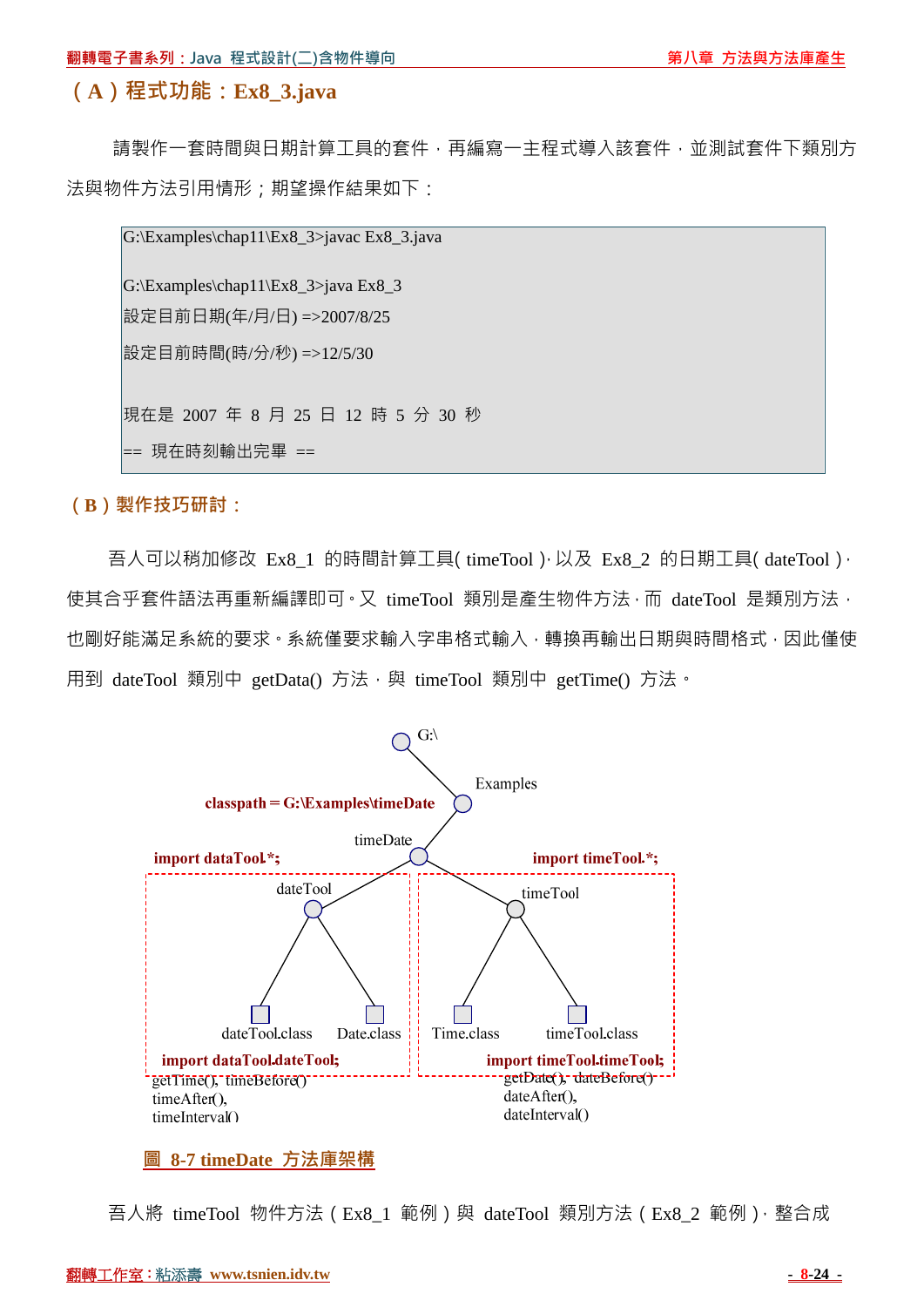timeDate 方法庫,如圖 8-6 所示。首先我們利用 classpath 環境變數指定方法庫儲存目錄位置 (G:\Examples\timeDate),接下來再修改 Ex8\_1 與 Ex8\_2 的程式範例,各個程式說明如下:

## **(C)程式範例:Date.java**

此程式原來是包含於 dateTool.java 檔案內,為了讓其他檔案可以直接引用,因此必須將它製 作成獨立檔案,並宣告成 public 屬性。此程式經編譯後會產生 Date.class 類別,功能是產生儲存 日期資料的物件,原始檔案如下:

| 01 | // Date.java, 產生方法套件語法                           |
|----|--------------------------------------------------|
| 02 |                                                  |
| 03 | 儲存於 \Examples\timeDate 目錄下(假設於 g 磁碟機)            |
| 04 | // 設定環境變數 > set classpath=g:\Examples\timeDate;. |
| 05 |                                                  |
| 06 | // 編譯語法: > javac -d \Examples\timeDate Date.java |
| 07 |                                                  |
| 08 | package dateTool;                                |
| 09 | public class Date {                              |
| 10 | public int year;                                 |
| 11 | public int month;                                |
| 12 | public int day;                                  |
| 13 | ł                                                |
| 14 |                                                  |
| 15 |                                                  |
|    |                                                  |

(1) 第 1~4 行:說明使用。

## **(D)程式範例:Time.java**

原來此程式式包含於 timeTool.java 內, 我們將他分離成獨立程式。此程式將產生 Time.class 類別,功能是產生儲存時間資料的物件,程式範例如下:

| 01 | // Time.java         |
|----|----------------------|
| 02 | package timeTool;    |
| 03 |                      |
| 04 | /* 時間類別,產生時間物件的格式 */ |
| 05 | public class Time {  |
| 06 | public int hour;     |
| 07 | public int minute;   |
| 08 | public int second;   |
| 09 |                      |
| 10 |                      |
| 11 |                      |
| 12 |                      |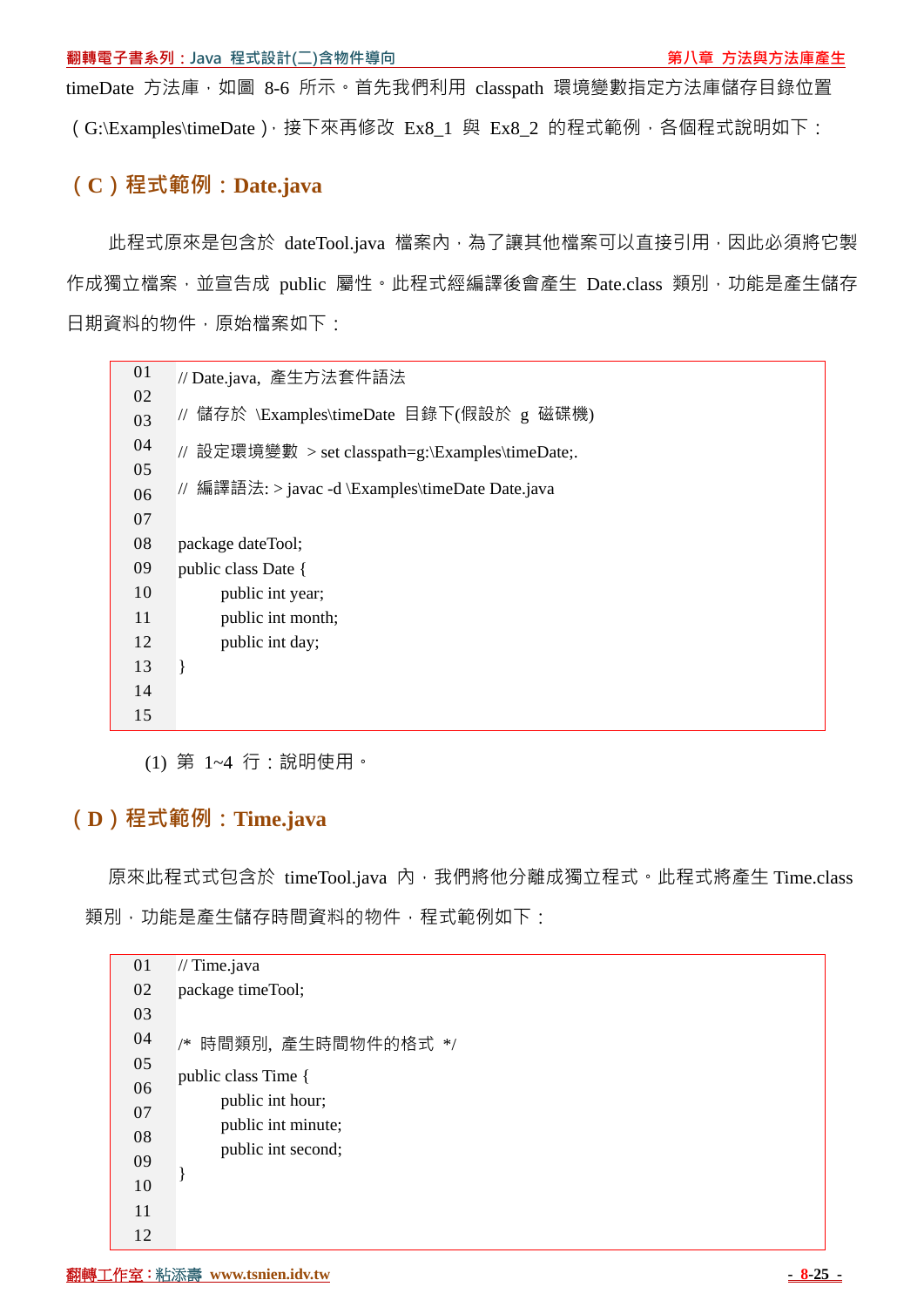13

## **(E)程式範例:timeTool.java**

吾人還是利用 Ex8\_1 範例的 timrTool.java 範例(包含 4 個物件方法),將他複製到目前工 作目錄下 (chap8\Ex8\_3), 並稍加修改使成為套件的原始程式, 修改地方以『粗黑』表示, 顯示部 分檔案如下:

```
01 
02 
03 
04 
05 
06 
07 
08 
09 
10 
11 
12 
13 
14 
15 
16 
17 
18 
19 
20 
21 
22 
23 
24 
25 
26 
27 
28 
29 
30 
31 
32 
33 
34 
    // timeTool.java 
    // 儲存於 \Examples\timeDate 目錄下(假設於 g 磁碟機) 
    // 設定環境變數 > set classpath=g:\Examples\timeDate;. 
    // 編譯語法: > javac -d \Examples\timeDate timeTool.java 
     package timeTool; 
     import java.util.*; 
     public class timeTool { 
           /* 轉換字串成為時間物件格式 */ 
           public Time getTime(String time_S){ 
                ….. 
                ….. 
           } 
           /* 之前時間計算器 */ 
           public Time timeBefore(Time now, Time value) { 
                ….. 
                …. 
           } 
          /* 之後時間計算器 */ 
           public Time timeAfter(Time now, Time value) { 
               ……
                ….. 
           } 
           /* 兩點時間之間距離計算器 */ 
           public Time timeInterval(Time start, Time end) { 
                ….. 
               …
           } 
     }
```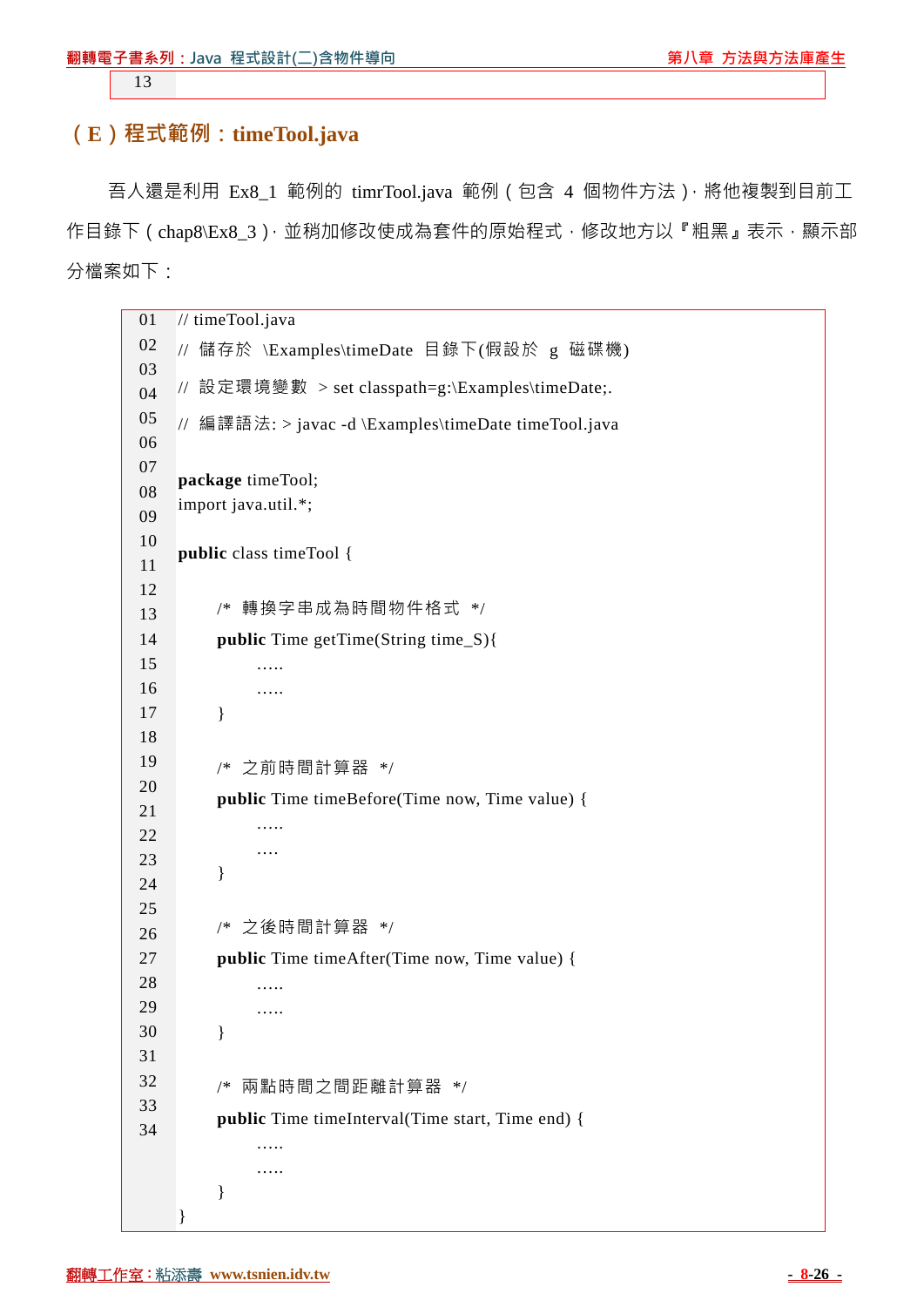## **(F)程式範例:dateTool.java**

將原來 dateTool.java (Ex8\_2 範例, 包含 4 個類別方法) 稍加修改使成為套件的原始程式, 修改地方以『粗黑』表示,顯示部分檔案如下:

01 02 03 04 05 06 07 08 09 10 11 12 13 14 15 16 17 18 19 20 21 22 23 24 25 26 27 28 29 30 31 32 33 34 35 36 37 38 39 // dateTool.java, 產生方法套件語法 // 儲存於 \Examples\timeDate 目錄下(假設於 g 磁碟機) // 設定環境變數 > set classpath=G:\Examples\timeDate;. // 編譯語法: > javac -d \Examples\timeDate dateTool.java **package** dateTool; import java.util.\*; **public** class dateTool { /\* 轉換字串成為日期物件格式 \*/ **public** static Date getDate(String date\_S){ Date date = new Date(); Scanner  $s = new Scanner(data_S).useDelimiter("/");$  $date.year = s.nextInt();$  $date.month = s.nextInt();$  $date.day = s.nextInt();$  return date; } /\* 之後天數的日期計算器 \*/ **public** static Date dateAfter(Date now, int value) { …. …. } /\* 之前天數的日期計算器 \*/ **public** static Date dateBefore(Date now, int value) { ….. ….. } /\* 計算兩個日期之間天數的計算器 \*/ **public** static int dateInterval(Date start, Date end) { …… …… } }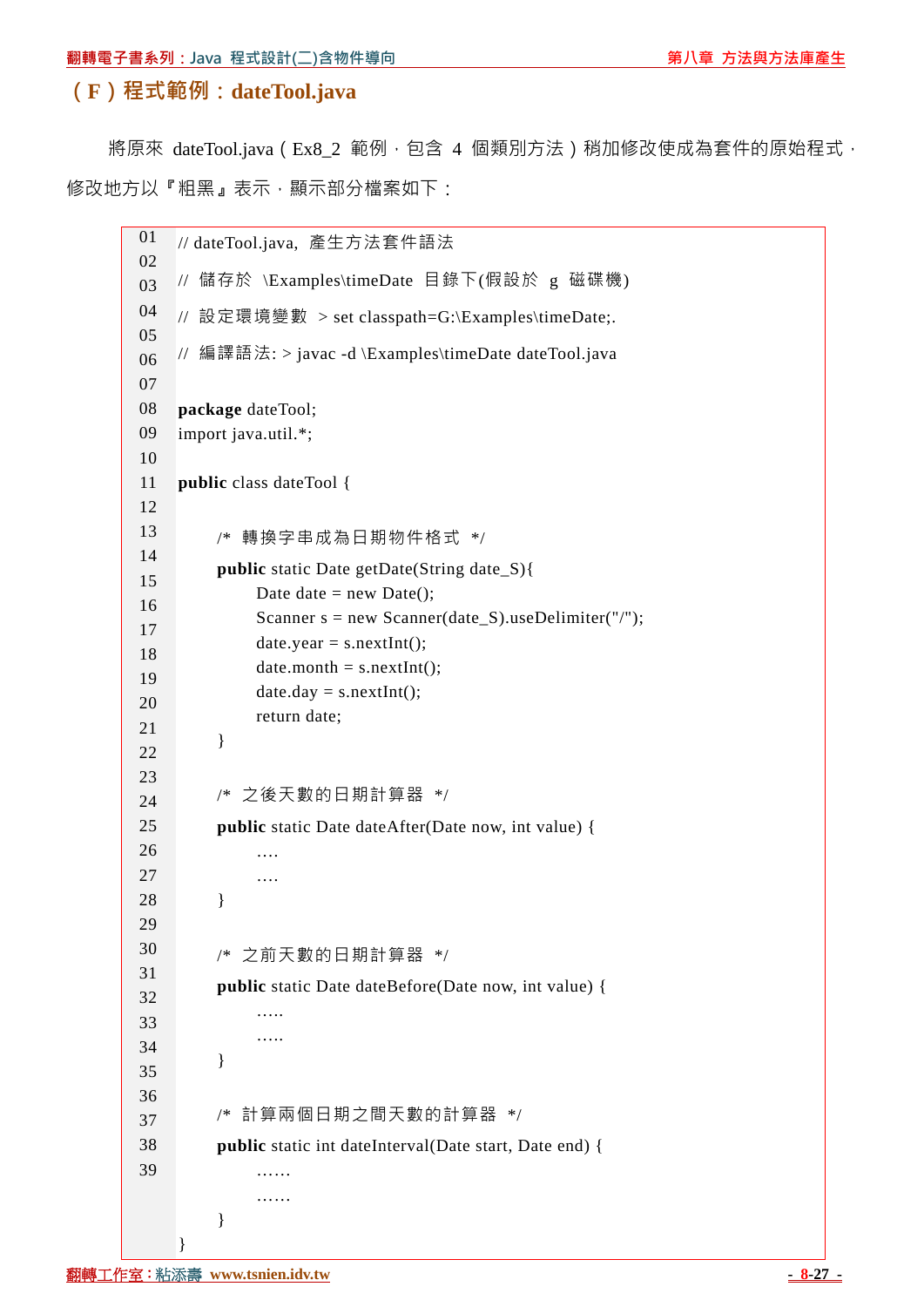## **(G)程式範例:Ex8\_3.java**

吾人依照系統要求, 製作一個簡單程式來測試引用套件內方法是否可以成功·圖 8-7 為 Ex8 3 類別內引用方法庫的運用情形,程式範例如下:



### **圖 8-8 Ex8\_3 引用方法庫範例**

01 02 03 04 05 06 07 08 09 10 11 12 13 14 15 16 17 18 19 20 21 22 23 24 25 26 27 28 // Ex8\_3.java // 庫存方法儲存於 G:\Examples\timeDate 目錄下(假設於 G 磁碟機) // 設定環境變數 > set classpath=G:\Examples\timeDate;. import dateTool.dateTool; import dateTool.Date; import timeTool.timeTool; import timeTool.Time; import java.io.\*; import java.util.\*; public class Ex8\_3 { public static void main(String args[]) throws IOException { BufferedReader keyin = new BufferedReader(new InputStreamReader(System.in)); /\* 時間工具是物件方法 \*/ timeTool tool = new timeTool(); // 產生時間工具 Time now = new Time();  $\frac{1}{2}$  **f** 衛存目前時間 String time S; <br> // 讀入時間字串 /\* 日期工具是類別方法 \*/ Date today = new Date();  $\angle$  // 儲存今天日期 String date\_S; <br>  $\qquad$  // 讀入日期字串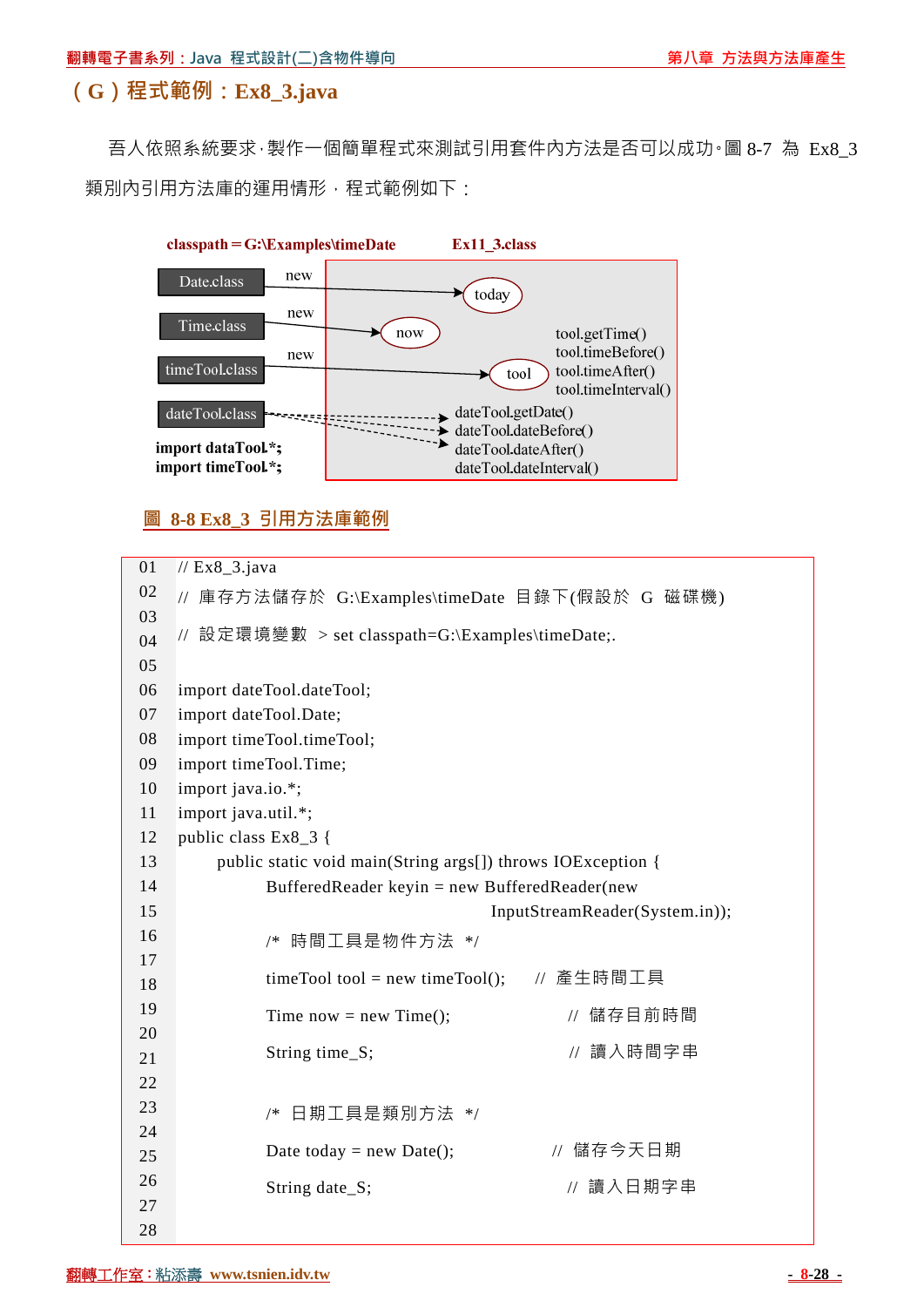|    | <mark>翻轉電子書系列:Java</mark> 程式設計(二)含物件導向      | 第八章 方法與方法庫產生                           |  |  |
|----|---------------------------------------------|----------------------------------------|--|--|
| 29 | /* 設定今天日期 */                                |                                        |  |  |
| 30 | System.out.printf("設定目前日期(年/月/日) =>");      |                                        |  |  |
| 31 |                                             |                                        |  |  |
| 32 | $date_S = keyin.readLine();$                |                                        |  |  |
| 33 | today = dateTool.getDate(date_S); // 引用類別方法 |                                        |  |  |
| 34 |                                             |                                        |  |  |
| 35 | /* 設定目前時間 */                                |                                        |  |  |
| 36 |                                             |                                        |  |  |
| 37 |                                             | System.out.printf("設定目前時間(時/分/秒) =>"); |  |  |
| 38 | $time_S = keyin.readLine();$                |                                        |  |  |
| 39 |                                             | // 引用物件方法                              |  |  |
| 40 | $now = tool.getTime(time_S);$               |                                        |  |  |
| 41 |                                             |                                        |  |  |
| 42 | /* 輸出現在時刻 */                                |                                        |  |  |
| 43 | System.out.printf("\n 現在是 %d 年 %d 月 %d 日",  |                                        |  |  |
| 44 |                                             |                                        |  |  |
|    | today.year, today.month, today.day);        |                                        |  |  |
|    | System.out.printf("%d 時 %d 分 %d 秒\n",       |                                        |  |  |
|    | now.hour, now.minute, now.second);          |                                        |  |  |
|    | System.out.printf("== 現在時刻輸出完畢 ==\n");      |                                        |  |  |
|    | $\}$                                        |                                        |  |  |
|    |                                             |                                        |  |  |
|    |                                             |                                        |  |  |

## **(H)編譯原始程式**

上述總共製作了 5 個原始檔案, 其中 4 個檔案是套件程式, 另一個是主程式, 編譯如下:

G:\Examples\chap11\Ex8\_3>javac -d \Examples\timeDate dateTool.java G:\Examples\chap11\Ex8\_3>javac -d \Examples\timeDate timeTool.java G:\Examples\chap11\Ex8\_3>javac -d \Examples\timeDate Time.java G:\Examples\chap11\Ex8\_3>javac -d \Examples\timeDate Date.java G:\Examples\chap11\Ex8\_3>javac Ex8\_3.java G:\Examples\chap11\Ex8\_3>dir/b dateTool.java timeTool.java Ex8\_3.java Date.java Time.java Ex8\_3.class

我們可以發現,編譯後僅多出來 Ex8\_3.class 一個檔案,其他檔案將被放置於所指定的套件

目錄下(G:\Examples\timeDate\),並且以套件名稱為目錄,儲存該套件下的類別檔案,可觀察如下:

(可查閱到 4 個類別檔案儲存位置)

G:\Examples\chap11\Ex8\_3>cd \Examples\timeDate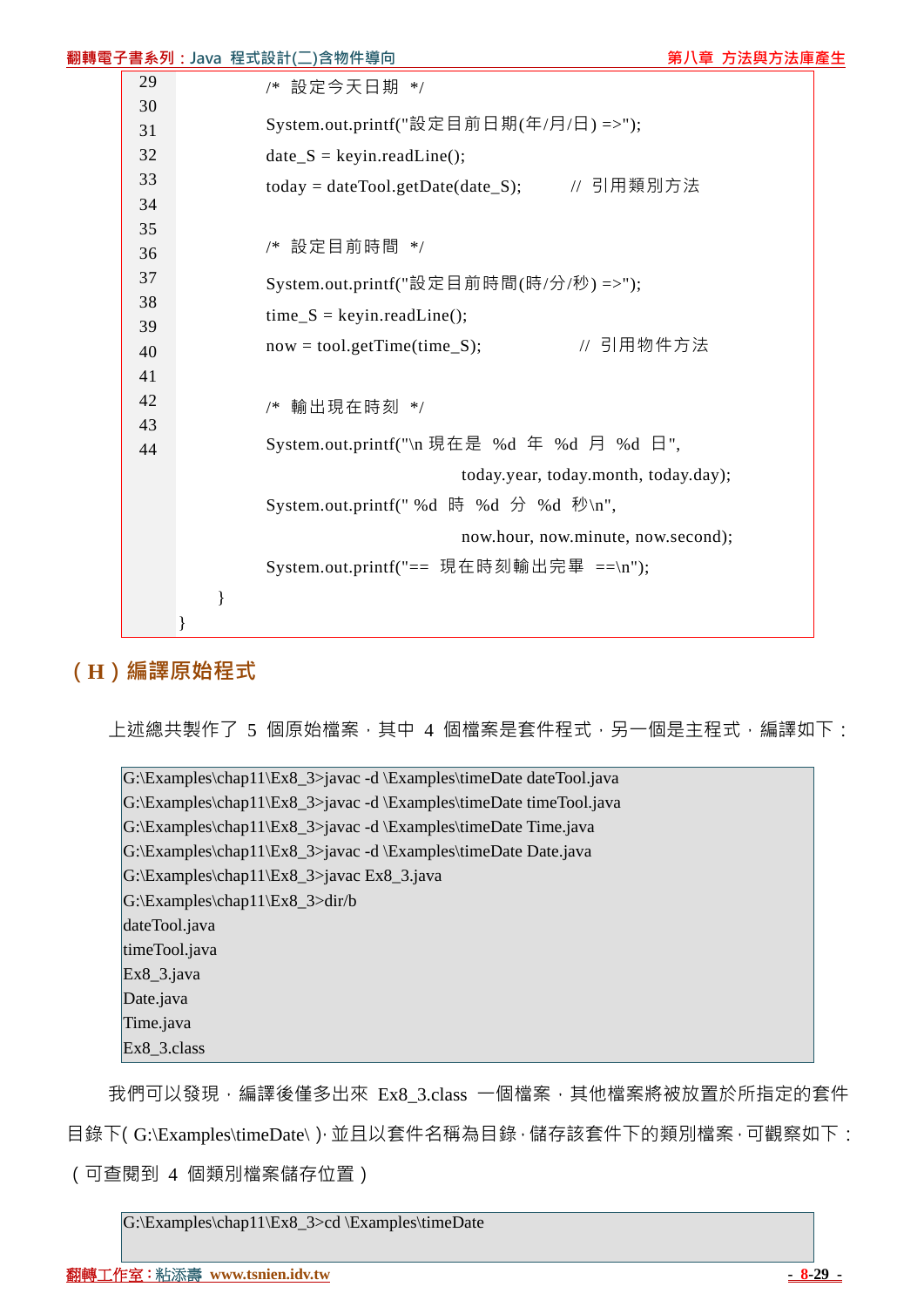| 翻轉電子書系列: Java 程式設計(二)含物件導向                                 |               | 第八章 方法與方法庫產生 |
|------------------------------------------------------------|---------------|--------------|
| $ G:\to\text{Examples}\times\text{Date}\times\text{db}/s $ |               |              |
| G:\Examples\timeDate\dateTool                              | 【dateTool 目錄】 |              |
| G:\Examples\timeDate\timeTool                              | 【timeTool 目錄】 |              |
| G:\Examples\timeDate\dateTool\Date.class                   | 【類別檔案】        |              |
| G:\Examples\timeDate\dateTool\dateTool.class               | 【類別檔案】        |              |
| G:\Examples\timeDate\timeTool\Time.class                   | 【類別檔案】        |              |
| G:\Examples\timeDate\timeTool\timeTool.class               | 【類別檔案】        |              |
|                                                            |               |              |

# **8-4 專題製作**

## **8-4-1 自我挑戰:國際機場停車計費**

## **(A)程式功能:PM8\_3.java**

許多人為了方便,短期出國都將汽車停放於國際機場的停車場內,造成停車場內一位難求的 情況,民航局只好祭出絕招,完全計時收費。計費方法是不滿 30 分鐘不收費,之後每 30 分鐘收 費 20 元,無論停多久 (幾天幾夜)都計時收費。因此需要一套計費系統,管理員輸入車輛進出的 日期與時間之後,計算出應繳多少停車費。期望操作介面如下:

G:\Examples\chap11\PM8\_3>java PM8\_3 請輸入車輛進入日期(年/月/日) =>2007/8/20 進入時間(時/分/秒) =>12/30/40 請輸入車輛出場日期(年/月/日) =>2007/9/4 出場時間(時/分/秒) =>10/30/50 該車輛進入時刻是 2007 年 8 月 20 日 12 時 30 分 40 秒 出場時刻是 2007 年 9 月 4 日 10 時 30 分 50 秒 停車費合計: 14300

**(B)製作技巧提示:**

本範例可引用 Ex8 3 所製作的時間/日期的工具套件。計算兩時刻之間的差距,日期工具是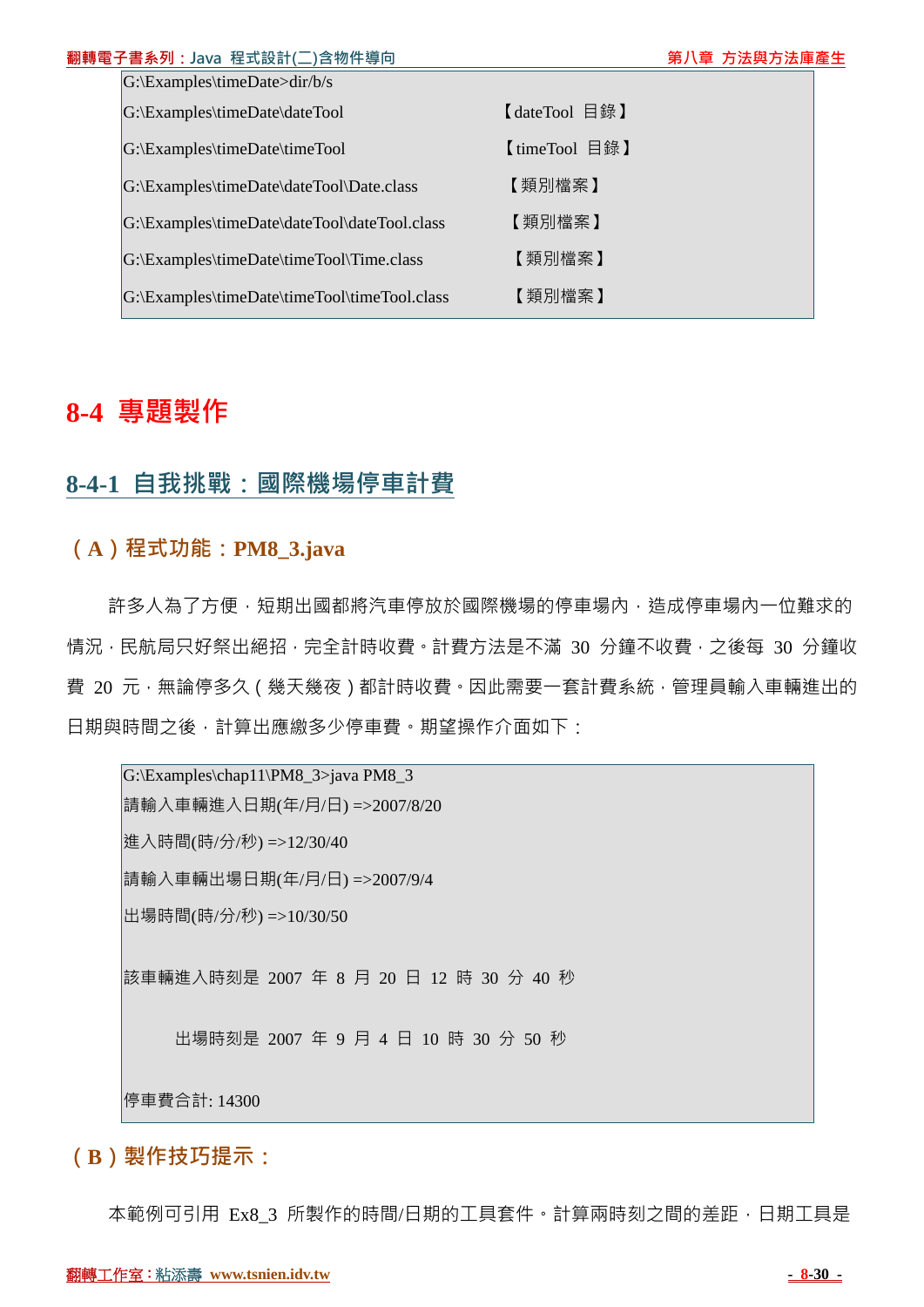dateInterval(), 時間工具是 timeInterval()。其中有個特殊的地方, 如果兩者相距的時數

(tempTime.hour)比起始時間的時數(entraTime.hour)高的話,表示已過了另外一天,則元計算 出來的天數需要再扣除一。虛擬碼提示如下:

需設定環境變數 > set classpath=G:\Examples\timeDate;. import dateTool.dateTool; import dateTool.Date; import timeTool.timeTool; import timeTool.Time; ….. ….. 輸入車輛進入日期與時間(entraDate, entraTime); 輸入車輛出場日期與時間(outDate, outTime); 計算日期距離 (tempDays = dateTool.dateInterval(entraDate, outDate);) 計算時間差距距離 (Time 格式) : tempTime = tool.timeInterval(entraTime, outTime); if (tempTime.hour > outTime.hour)  $tempDavis = tempDavis - 1$ ; /\*計算停車費用與輸出: int cost; int value =  $(tempDays*24 + tempTime-hour)*60 + tempTime-minute;$ if (value  $<$  30)  $cost = 0$ ; else { value  $=$  value  $-30$ :  $cost = value/30 * 20;$  } System.out.printf("\n 停車費合計: %d\n", cost);

# **8-4-2 自我挑戰:婦女預產期計算系統**

- **(A) 系統功能**
- **(1)** 請幫家扶中心建立一套婦女安全期預估日期。基本上,受孕危險期是月經來朝日的前 14 天的 前後 3 天, 又每次月經週期為 28 天 (取平均值)。使用者只要輸入這次月經來朝日期, 則系 統可顯示下一週期哪幾天是安全期,哪幾天是危險期。婦女再依此訊息決定是否要受孕懷胎。 (引用 dateTool 方法套件)